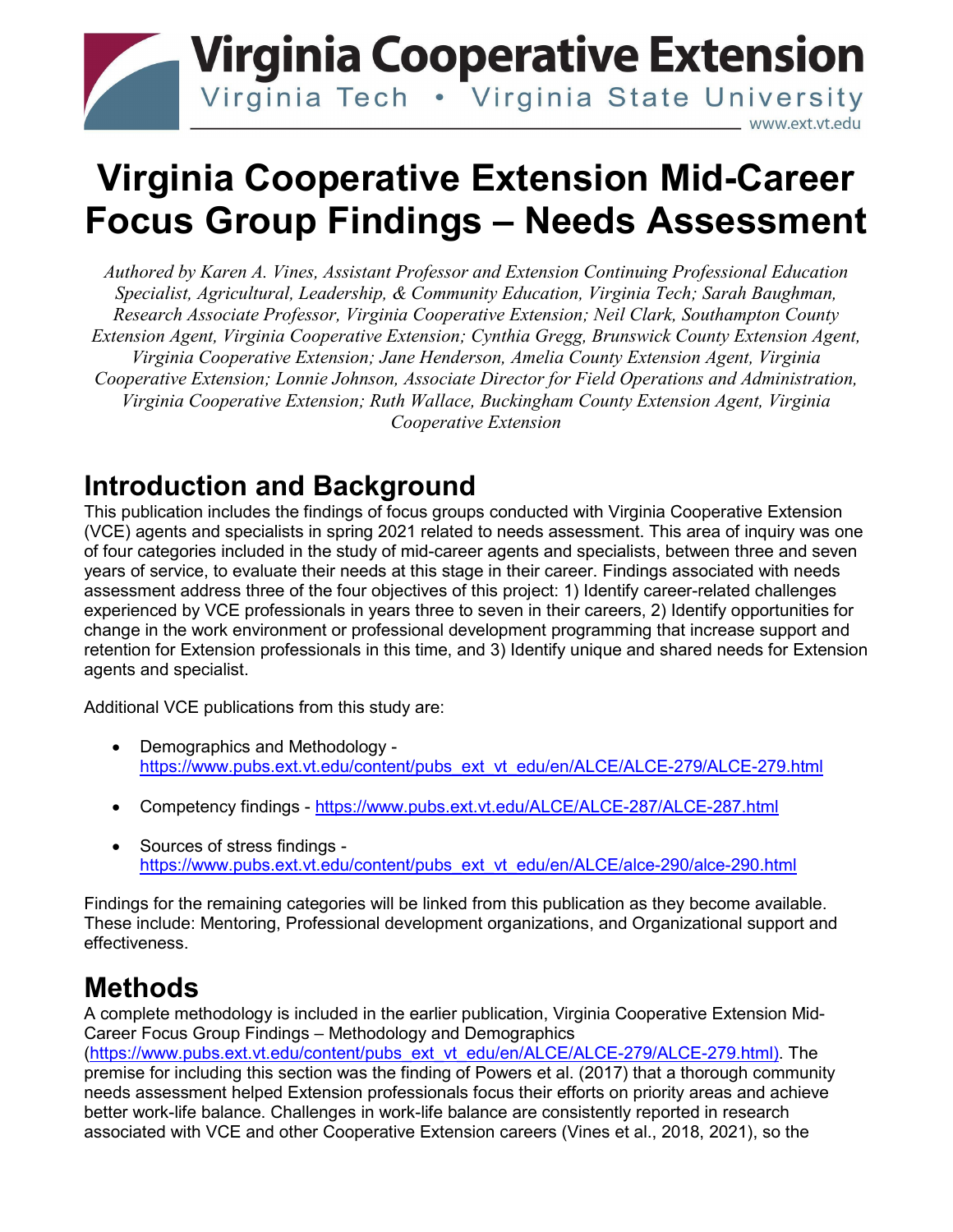research team felt this was an important area to explore. Focus group participants were asked to 1) share the methods they used for needs assessment, 2) identify benefits and challenges associated with the methods they used for needs assessment, 3) indicate how their needs assessment findings connected with their unit or departmental Extension priorities, and 4) identify resources that VCE might provide to assist them with needs assessment.

Participant focus group and research team discussions following the focus groups were reviewed and analyzed based on emerging themes. Findings from all of these groups are included here.

# **Findings Overview**

### **Methods**

Methods are reported as shared by agents only, specialists only, and both agents and specialists.

### **Agent Methods**

Methods reported as being used by agents only were working with advisory committees, conducting interviews, referencing situation analysis reports, and working with community coalitions and groups. One agent expressed interest in using focus groups but was concerned about the amount of time they required. Extension Leadership Councils (ELCs) were one form of advisory group used by some agents. One agent spoke of working with her Livestock Steering Committee that provided guidance for both 4-H and agricultural programs. Members of the committee were 4-H volunteers and farmers.

One agent said, "I've also done informal interviews with my own stakeholders to see what partner organization needs are." Another agent spoke about how working with community coalitions and groups has helped move her work into topic areas not traditionally covered by VCE. She said,

Working with other outside groups and coalitions and seeing the needs of the county from a different angle is helpful too. I was on the Community Services Board for several years and looking at folks with mental illness and drug addiction and things that we don't even think about as deeply. Maybe a question or two in our situation analysis that actually seeing the needs of folks with this situation, and that sort of led me to do some programming for folks I probably wouldn't have otherwise. So, being connected with other organizations and coalitions and seeing the needs from different angles.

Some agents referenced the involvement of their ELCs in developing their situation analysis reports. One agent emphasized this as guiding her work. Another agent talked about using these as part of her orientation as a new agent. She said, "I would say, when I first started it was really reading those situational analyses. I do cover a really large area, so reading those and kind of skimming over those has been helpful." A 4-H agent spoke about how the situation analysis helped them understand the perspectives of community residents. He said,

The situation analysis, it's kind of taught me as we are going through that all that data, the community data - helped me learn where all the community members, all the residents of our county work. In terms of just general - do they work in the county? Do they go to jobs outside of the county? What sort of jobs? Probably when you're working with 4-H stakeholders, I mean you got to keep in mind - 4-H parents are working, somewhere. Even though you're an Extension Agent, and you think you're working hard, maybe the parents forget that they're working somewhere, too. So that helps remind me of that. And I thought that was a valuable takeaway from that process.

One agent expressed concern about maintaining program relevance when he does not follow the lead of programming in other counties, so that others working in the space to fill gaps. He said,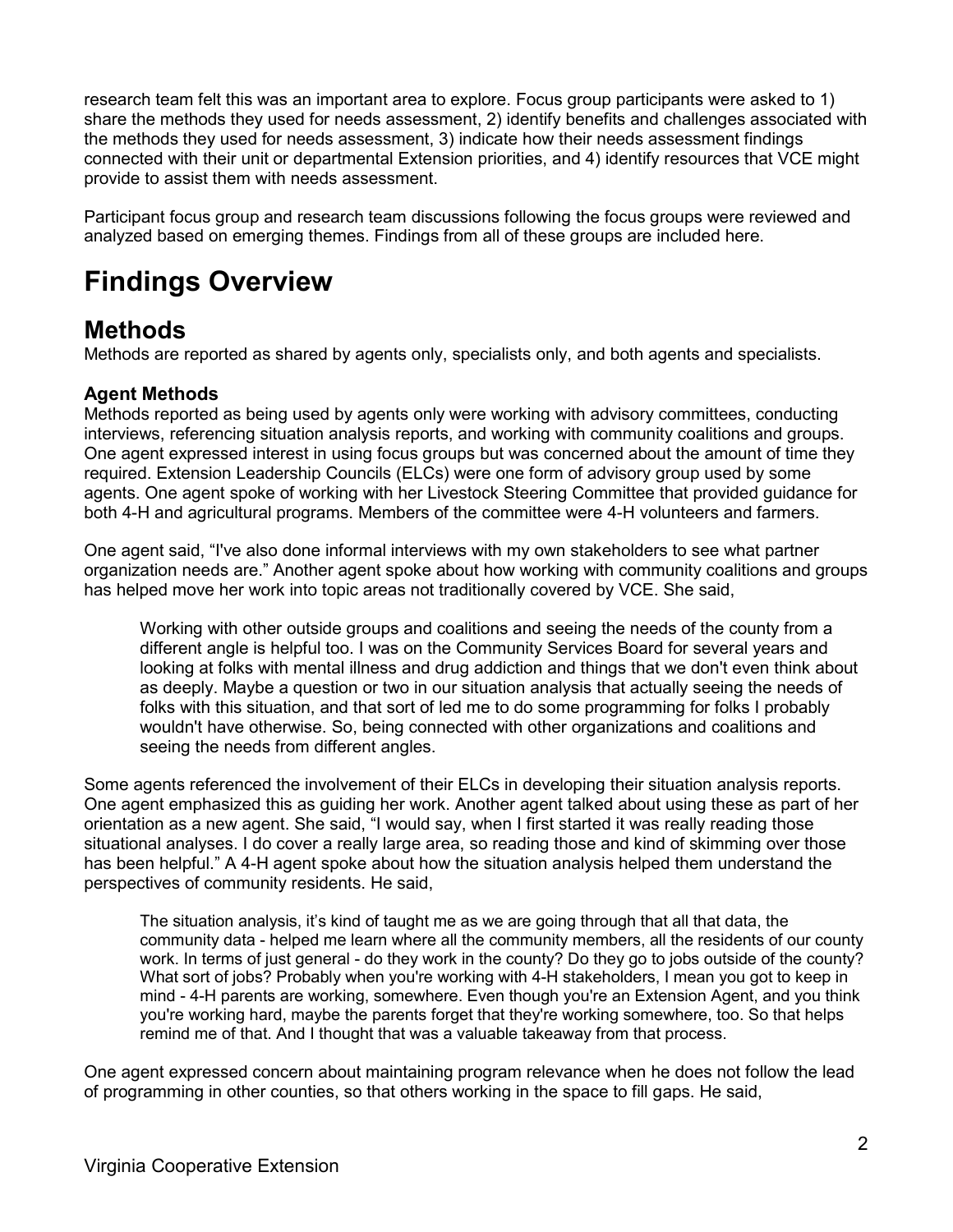And every now and then, I will miss a program opportunity. A while ago there was an agent in a neighboring county that had this program for breeding soundness exams for [beef] producers. And they had to have a location and they would have producers come in. They would contract for the vet to do the work. And they were able to network, all of this. And this morning, I was somewhere, and I saw that this facility and this vet had figured out how to do that and were doing it without me. And I just saw it [a flyer] on the wall, and I was stunned. Because, like several years ago, I wanted to do this program, and for whatever reason it fell off my radar. And now, it's just being done without any impact from me. And how do I still be relevant when you have different businesses and other things, fill in some of the gaps that maybe I don't address? And that's kind of hard. But I feel that I'm doing all that I can on that. But there's so much stuff that I don't even know.

#### **Specialist Methods**

Basing needs on available funding, working with program teams, and attending district meetings to identify needs were exclusively mentioned by specialists. A tenure track specialist shared,

Rather right or wrong, you sort of respond to funding sources and what they say the needs are right [now]. And so, you end up doing what you can get money to do so that's how that works in there, as far as if I use those or not, but I guess I did because I apply for the funding.

A non-tenure track specialist also looks at grants based on national determinations of needs, but then incorporates the wisdom of the program team to determine where to apply. She said,

So, nationally, they make some determinations about what are some of the biggest health issues and what are some effective ways of addressing those. And then they start pushing money and grants and things in to support all of those activities. So, listening to what's happening at the national level, [I] see how it's relevant to Virginia, as in terms of a health issue. And I say health, but it could be something that impacts health - not health directly. And then bringing back the program team and saying, 'Look, this looks like this is an issue. Is it an issue here in Virginia? Is it something we want to address with Extension agents?' If the answer is yes, then okay let's get the program.

Two non-tenure track specialists identified agents as the target community for their programming. One specialist spoke about the program teams, emphasizing the need to have the right people fully participating in the team to make her needs assessment work. She said,

So, from my perspective when I'm talking about community and I'm thinking community – so, there's a couple ways that I can define community. But as an Extension specialist, I define my community as Extension agents, to tell you the truth. Extension agents in the communities they're working in that's my community – right? And so, how do I engage with Extension agents to know what their needs are relative to my area of expertise as an Extension specialist? I do that in a couple ways one by being part of a program team. And I think, even though program teams, the functionality of program teams is hit and miss, I guess. But over the past six years, I've begun to really appreciate the program team. Particularly if the right people are involved and are fully engaged with the program team. Because it's there that we begin saying, 'Okay, what's the direction for, in my case, in the food nutrition and health program team?' which is my area of expertise.

What's the area that we need to be focusing on? And we're thinking of it long term, not just short term. But, long term, and how can we, as a program team composed of specialists and Extension agents, how can we then provide the resources, money, funds, etc. the actual curriculum to move in that direction and also measure our outcomes? So, I think it's a great model. It's taken me five or six years to really appreciate how potentially and actually our work is in our program team. But I'm beginning to see the light.

The other specialist also spoke about gathering input from district meetings. She said,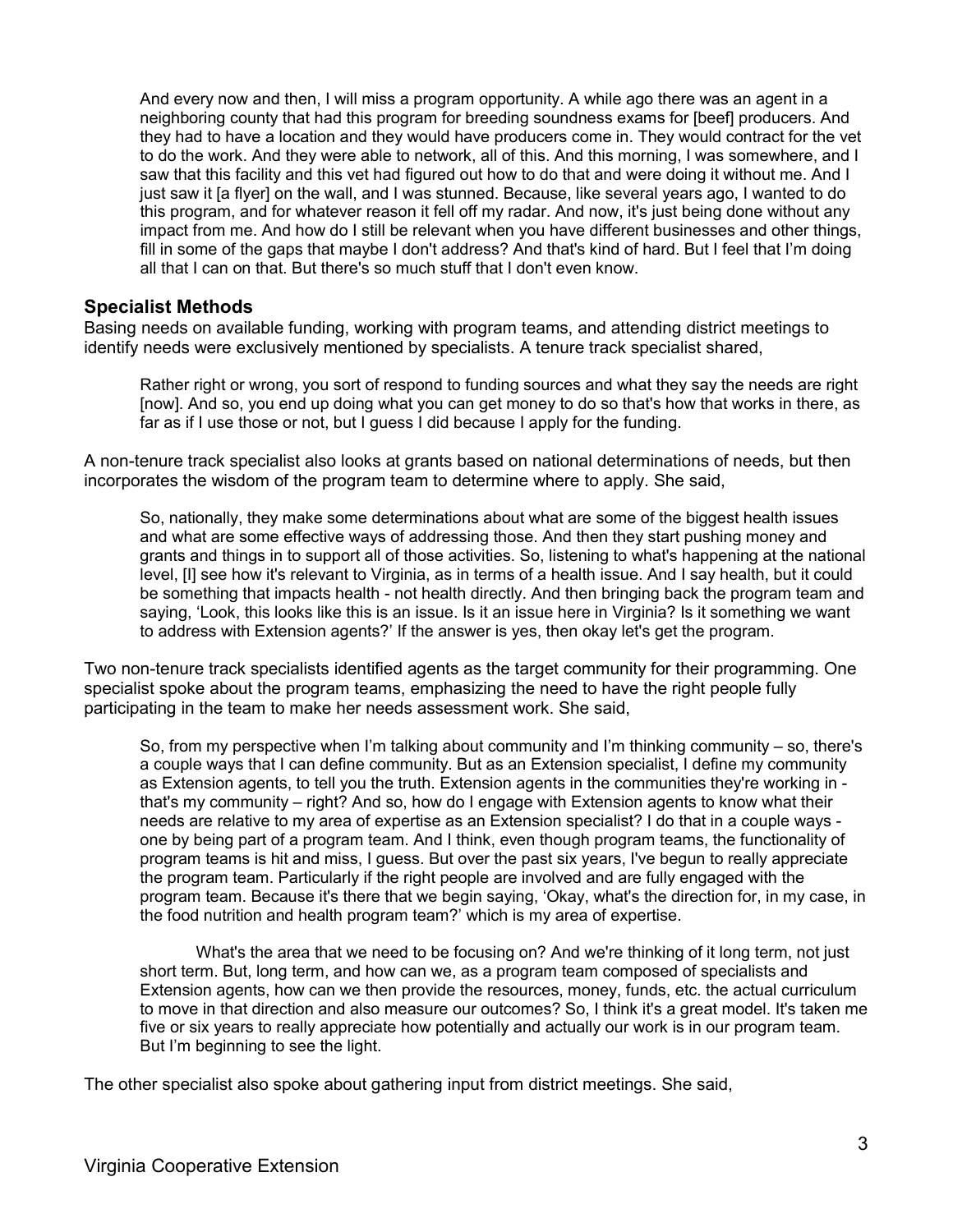How do we do so? By listening to them [agents]. That's where I'm getting lots of information on what my needs are. The other way is to attend district meetings and present what I'm doing and try to get feedback from agents who are participating in those district meetings about whether or not I'm heading in the right direction or not headed in the right direction. So it's a lot of that. And I was trying to think of another. Those are the two primary ways I think - when I'm thinking about my community, who is Extension agents.

She went on to talk about how she provides direction to the program team using other sources. She continued,

The other way, though, that I determine what our program team should be focusing on - so in the program team realm is to know where the national, to look at the state and the national issues that are being supported, either through the CDC or the Division Department of Health.

### **Methods used by both Agents and Specialists**

Both agents and specialists identified informal listening to clientele, use of secondary data, and collecting survey data as means of needs assessment. Many professionals reflected using multiple methods of needs assessment in combination.

### *Informal listening*

**Established relationships** - The value of establishing relationships that could guide needs assessment came up in focus groups with both agents and specialists. One agent said,

When I started here, the agent before had been gone for a while. So, a lot of those personal relationships were gone and I had to build . . .. I didn't even know who was out there. So, you have to build it from scratch, even the needs-based part.

Agents and specialists spoke about how they established relationships with people who might contact them with needs. In addition, they were proactive in seeking out needs through farm or site visits and other local events. One agent shared how her specialist role changed her approach to needs assessment. She said,

I'm just commercial horticulture. Whereas, if I was the county agent I would be working with anyone and everyone. So, I'm a little more narrow [in focus]. But a lot of my programming still is for community youth that do everything. So, I gear my stuff more to farmers, who are trying to make a profit. So, a lot of that comes from just finding those growers and calling them up, or having conversations on farm visits. I've gotten a lot better information from folks when I'm actually having conversations than when I request either a call or even a paper survey - anything like that. I feel like they're much more likely to talk to me than they would be to write anything. So that's been the most successful for me.

Similarly, a specialist reported "hanging out" at businesses associated with her target audience. She said,

So, we have projects going. And so, trying to make good connections with the executive directors there, and while we're there. Trying to assess what we see are potential problems with what's going on, or challenges for the [business]. In my extension review, they mentioned that I probably should do something, formally. And I was like, that's a great idea. No one had mentioned that before. So, I think that's what I do need to do is to really make it more formal. I've tried to build relationships where they know if they have concerns . . . I have a number of [businesses] in the area that will reach out. So, I feel like I've become a resource for them. But I'm trying to get a little bit more - diving into what they really see as their problems and their challenges that I may or may or may not be able to help with. Hopefully, I can. I think I need to do a little bit better of assessment there.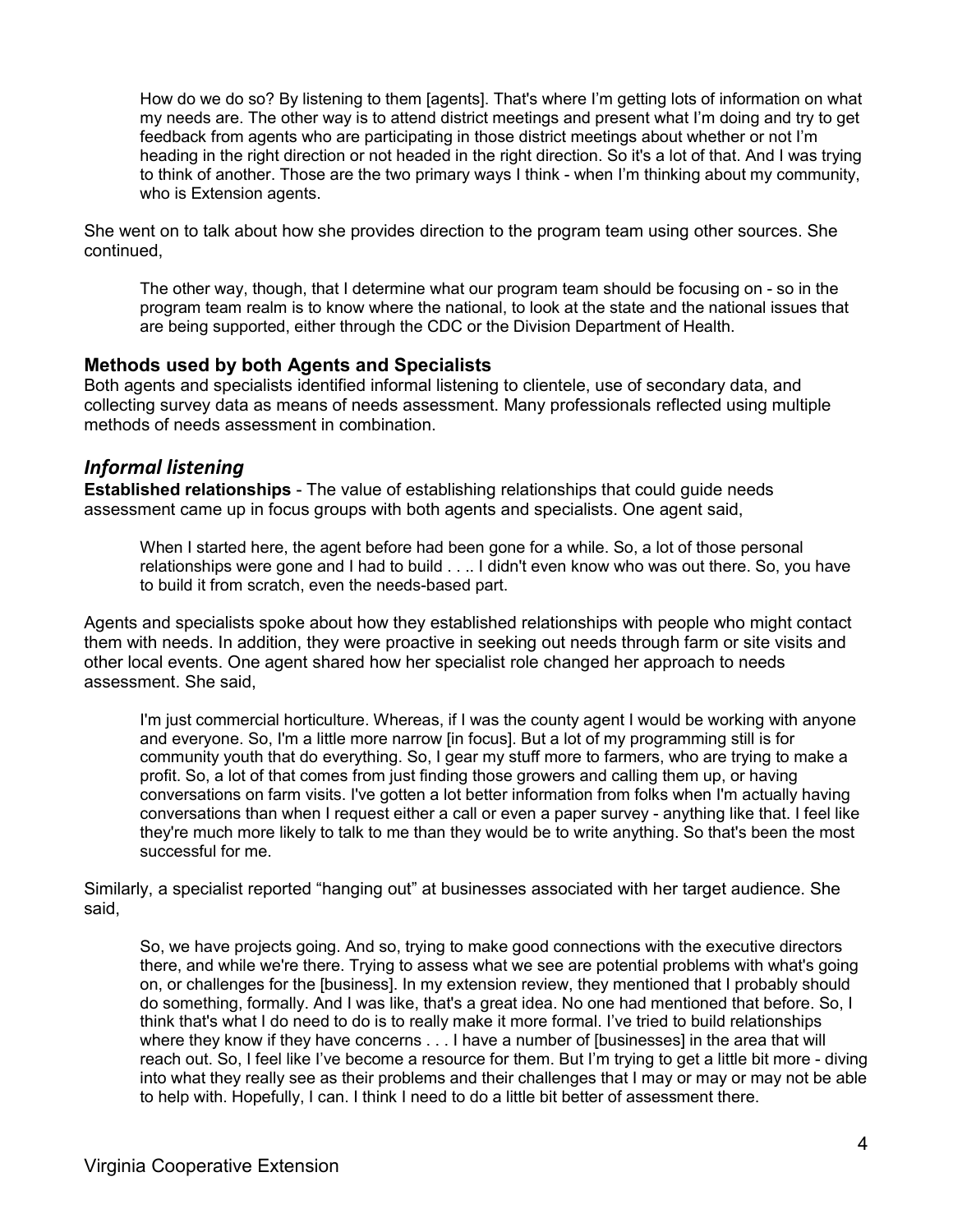Another agent shared his approach. He said,

I spend a lot of time out in the community, as everybody else has said. Mine looks a little different. I'm going to heifer sales and bull sales, and networking with people that are within the content area that I work in. And I try to stay in touch with my core group, but then also try to continue to diversify the different people within the community that I'm reaching out too. I think it all goes back to just trying to have those boots on the ground and knowing that they can also contact me, which I feel like is really good. We just did our ag damage assessment from these huge ice storms that we had. I knew who I could count on. But I also knew who I could count on to give me somebody else that I could contact - and just that spider web effect of communication.

**Advisory groups** - Relationships with advisory groups were also identified as playing a role in needs assessment for agents and specialists. Agents often mentioned whether or not they had an active Extension Leadership Council (ELC) when responding to this group of questions. This is most likely because the instructions for the organized situational analysis which come from VCE leadership emphasize involving the ELC in the process. One agent said,

The methods I use to access the needs of my community is just having relationships with my stakeholders. We do not have an ELC in our office, but I do have a Livestock Steering Committee that is for both 4-H and AG. And so, I get most of my needs assessment from them because they are comprised of 4-H volunteers and farmers.

In the case of the specialist, agents serve in advisory capacity by providing needs they identify with their clientele. The specialist said,

I think for needs assessment, we do a lot of working like - just depending on what the program or project is - but for each overall [project] we have opportunities to look at that needs assessment. But we try to do it from the local level in a way where that data can be aggregated together to come up. But we also work a lot on a case by case basis. So, we might just be going into the southeast district or the southwest district. And so, we're really looking at what that need is. And how do we do that? It might be having agents work to find out from their volunteers, it might be with their youth - just depending on what the program and the process is. But I think that a lot of our needs assessment comes through agents. We work very heavily with that, and I think that's a lot of how our programs work. So, when we have a grant for a computer science program, then it really is based on the needs that we're seeing in the counties or the cities so we're really looking at that data - to pull up to figure out what that is.

A specialist emphasized the role of community partners in assisting with needs assessment because of their connection with target populations in specific communities.

**Community groups & meetings -** Community groups were also a source of data for needs assessment. One specialist said,

When I started, I called all the commodity board leaders and asked them for the board [member's] phone numbers. And I called those farmers to ask them what they thought my predecessor had done well and what they needed more attention on. And that's spiraled into really close friendships with a lot of farmers across the state.

Another specialist said,

I kind of figured out a lot of work with commodity boards. . .. When we go in front of them, or you're a speaker, or you get to attend on behalf of a commodity board, they provide a lot of information with what they're kind of looking for. And other stakeholder groups, whether that be Farm Bureau, serving on Task Force is another really good one, whether it be industry-driven - so it depends on what level.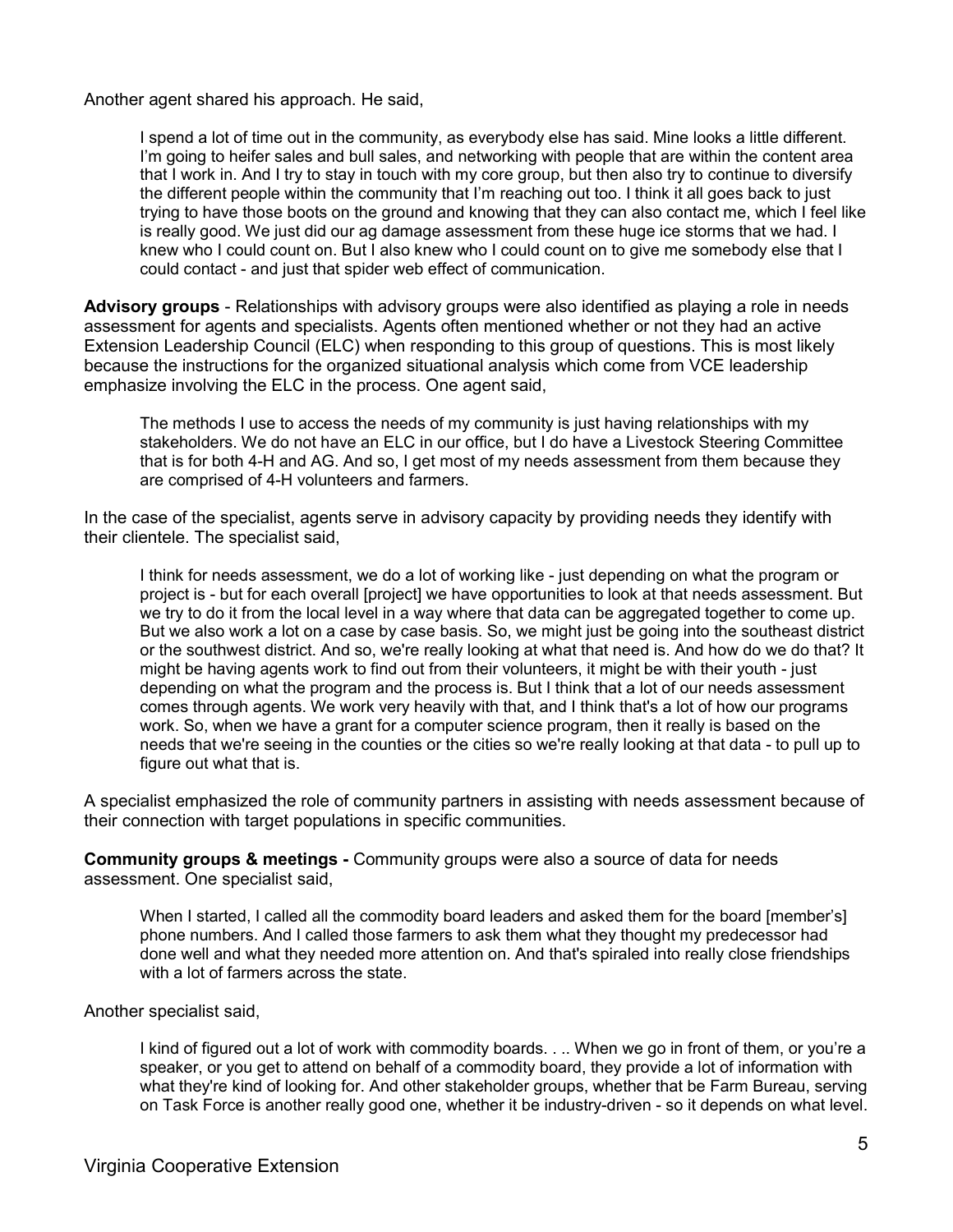So, I've served on state ones for Virginia, like Virginia Food Safety Task Force - that kind of gives you a good idea of where people are coming from, and as well from the regulatory community there's that back and forth between regulators and stakeholders and Extension."

Agents also referred to local government's role in defining needs. One agent said, "And then just working with local county to see what they need from me. You know, pesticide-wise, things like that. Just having those important relationships all around has really helped me assess the needs." Another agent talked about going to meetings for local boards and organizations to understand community priorities. She said,

What I had to do was go out and talk to people. So, I would listen to, or attend our county board of supervisors meeting and listen to (1) where they were spending their money -where the community's coming from in that setting. (2) I would listen to the school board meetings to find out where they were having issues. I set up meetings with the superintendent and all the principals. I actually went to the VDOE website and looked at the SOL scores for all the schools to see what areas they had that were successful, which areas they were not successful in, so that when I talked to the teachers and to the principals, I knew where I could fill in the gaps to make the connection with the schools. And so that helped a lot. . .. What I do think is really useful is - what everyone else has said - is actually being in real time in meetings with community stakeholders. That's where our department hears the current needs. And you know what we get to really hear is all these different people and their perspective and their needs. And so, we go okay, well, how can we help address these things?

One agent suggested that attending community meetings kept her programming in better alignment with community needs than the VCE Situation Analysis process. She said,

So, I think actually being in community meetings is the most important thing. Hearing from the people when we do our programming, and connecting that to our priorities. So, our priorities should directly align with the needs the community is communicating. We can address that. Let's figure out programming to do that rather than the situational analysis thing.

Another agent spoke about how her work on coalitions suggested new programming directions that the local office was able to further explore through the situation analysis process. She said,

We do use our situational analysis to guide us. And then also, working with other outside groups and coalitions and seeing the needs of the county from a different angle is helpful too. I was on the Community Services Board for several years and looking at folks with mental illness and drug addiction and things that we don't even think about as deeply. Maybe a question or two in our situation analysis that actually seeing the needs of folks with this situation, and that sort of led me to do some programming for folks I probably wouldn't have otherwise. So, being connected with other organizations and coalitions and seeing the needs from different angles.

**Direct Interaction in General -** Both agents and specialists mentioned relying on direct interaction to ascertain community needs. Agents assess needs through interaction that happens in-person, through email, on farm visits, while attending community events, serving on coalitions, or through program evaluation. An agent said, "I hear my best results from just conversations that happen either through emails or tangibly when I see people." One participant felt people may be more willing to talk in a less formal setting "when you're not necessarily asking like a set group of questions." Agents spoke of talking the Chamber of Commerce members, town office, local businesses, coaches, hospital staff, past partners of the agent they are following in the positions, members of community coalitions, and program participants.

Another agent sees their interactions in the community as part of a two-fold process. She said,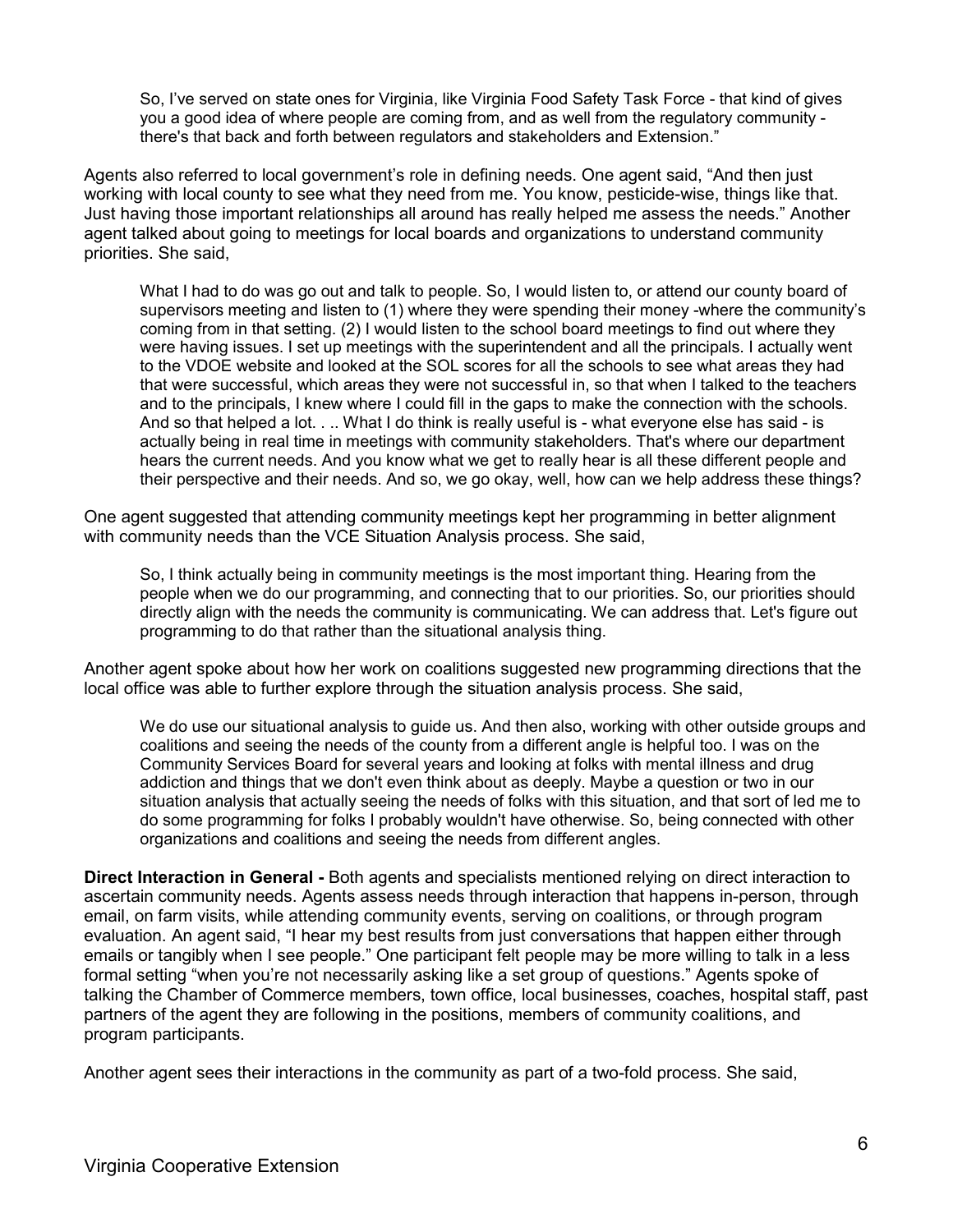So, for the methods to access needs [of the] Community - it's kind of a twofold thing. It's one, knowing what resources we have, what we can have access to that's new that's coming out or a new program that's going out. But then it's also talking and seeing and feeling what's going on in the Community. Because, as it's been alluded to before - sometimes the things that we put out in Extension may be great. But it may not be what the community needs at this moment. . . So, it's kind of talking to people, seeing where the situation is, and kind of going from there and then maybe circling back to bring in the things that we're pushing out there that are new in Extension. Circling back or creating a vehicle to interject that in there. And say, 'Hey, we have this too.' But as I said before, we're working for the locality and someday the locality may say that's nice, but this is not what we need to focus on or, this is what not what I need.

Direct interaction is also beneficial in identifying resources that may be used in creating peer mentor groups. An agricultural agent spoke of going to visit producers to learn about new or different things they are doing that they may be willing to share with others. He said, "You might have another call that you can maybe provide advice to another producer with a similar issue. And that also keeps you abreast of different opportunities." This agent went on to say that visiting a farm and seeing what producers need may be more beneficial than asking them to write what they need on an evaluation form. Another agent uses her SERV Safe classes as a sounding board. She said this group normally represents broader community needs rather than focusing on needs they think Extension might address. Yet another agent spoke about how parents at youth programming provide input on their needs.

Direct interaction with clientele to identify needs for specialists happened in person, over Zoom, by phone and email, and on farm visits. A specialist said,

What methods do I use to assess the needs of the community? And in my context, I'm referring to my growers and agents, who are my stakeholders. So, I do communicate with them on a regular basis, in person, which was pre-pandemic - not so much during the pandemic. But there's Zoom, phone calls, email exchanges. So, communication is the way to go about really trying to understanding the needs. I think farm visits are excellent and much needed for the kind of work I do. That's been very helpful to get to know the growers, how they think, and their decision-making skills at a farm. Those are very helpful to me as an extension specialist when I'm trying to come up with recommendations. I want people to know I have their strategies and philosophies in mind. So that has been really helpful. And just having that back and forth communication.

### *Surveys*

Another method of data collection used frequently by agents and specialists was surveys. Agents spoke of using surveys to introduce themselves when they began their new position, as part of the situation analysis process, to follow-up on newsletters, and as part of an evaluation for other programming. Agents distributed surveys online, as paper copies in person, or as postcards. They reported using both Qualtrics and Google forms for online surveys. One agent said,

When I first started, I put together a really elaborate survey introducing myself - the main thing was I'm your new agent, here's my background. And then what would you like to see, and what do you need? What would you like extension to help you with your farms?

Another agent said, "I've also done a paper needs assessment very targeted to the, for example, my beef producer group - a very targeted needs assessment [to identify] what they needed. And that had been very successful for me."

One agent spoke about using a postcard survey to justify programming with elected officials. In addition, he has re-used the survey with different delivery mechanisms to track changes in client needs. He feels this is effective for more general programming. He said,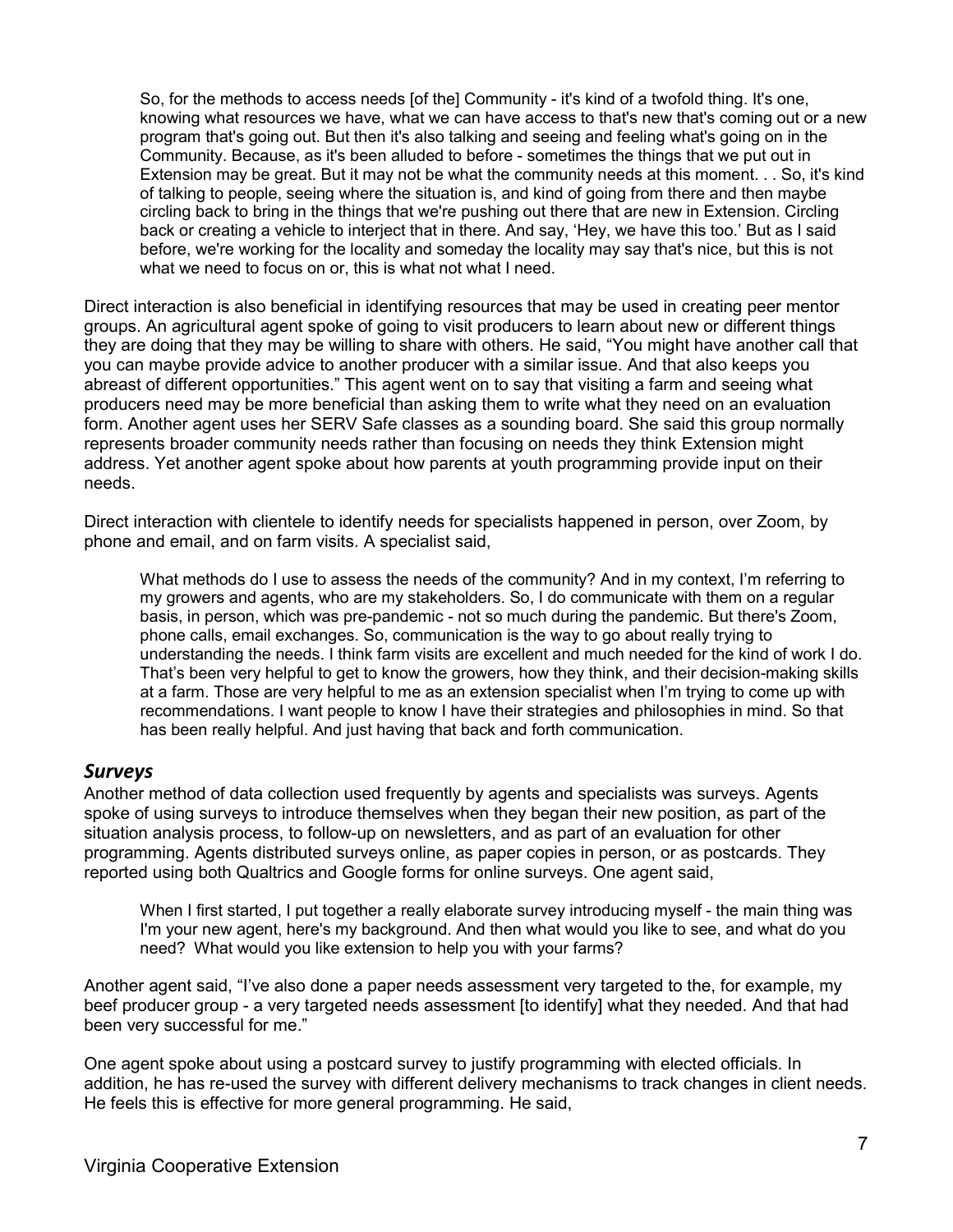My predecessor started, actually before I arrived in the locality, they had some help from the district, and all agents were relatively new in the ag field, and they did this postcard survey. They had these different checkboxes of different ag production things that they wanted some knowledge on. [They were] just mailed out to producers - this postcard of different – you know, click, just check - some of the prioritization is that you have this myriad of issues and send it in. And that provided us really with a good five-year sort of – well, refer back to this postcard survey. And we got a lot of them back really. I think our mailing list was somewhere in the six to seven hundred and we got like 200 of them back. I still have them right above my computer here, and I will pull them out, to kind of go through. It may be something we haven't touched on recently that is important. And the other thing that it did, is it provides us a good reference for our local government. Hey, we did do this survey at this time we had this number of people say they want us to do some programs on this - in case any county administration or supervisors wanted to know why we were doing something versus another. But over time, things change. A lot of those things are probably still there. And we found that because later on when we did the situation analysis we looked at that same format. We changed a few of the boxes. And we didn't have the money to mail it out at that time. So, we handed them out everywhere we could to just get an update. And, overall, just basically - if you had a bar graph of like here's weed control, here's beef production and they just did this in terms of how high priority, they were. And I don't know if I know the best way to look at that, but certainly to me both are important. You need to kind of keep the framework and push both of those out when you can. And we've got something that kind of backs up why we're focusing on, that's excellent for general programs.

Another agent spoke of including a needs-related question on written evaluations for individual programs to identify emerging areas of interest. She said,

To keep an idea on things that are new, I have learned putting a question on any evaluation of what other program would you like to see. I was taught early to try to do that, and whenever I've remembered to put that on an evaluation and was able to hand out the evaluations and get them back…when a sizable program has 15 to 20 or more people that can help and sometimes you do see some common threads of program. Common things that multiple people, not just single people think or single producers that are maybe just in your ear more, but [that] multiple stakeholders feel are important.

Specialists indicated they use surveys with varying success. One specialist said "I think I learned from [experience sending a less successful survey] it" while another emphasized that the feedback, especially in terms of program evaluation helped them improve their "education output." Another specialist used surveys to gauge needs associated with COVID and food security in order to focus their efforts. Finally, another specialist spoke of the importance of partnering with local agents to increase responses. She said,

We do use 4-H Online survey to be able to get some big push on [things] like need and interest. Like when we were moving everything virtually, we sent out a large survey to 4-H families to be able to figure out what are the needs for each family, so there is some chance for some of that large data. But it's always more meaningful and usually more returned if it comes from that local level. So, getting that agent buy-in is probably that key process within that.

### *Secondary Data*

Two specialists spoke about using secondary data to determine their programming needs. However, their content area and geographic coverage appear to shape their process. One specialist said,

We do statewide needs assessments. So, we end up having to rely a lot on secondary data in order to have that be a feasible process. Although we've been requested to get more primary data and we already have some that we actually collect for other purposes. So, we use it in our decision-making, but we're going to be putting it in our official needs assessment. Because our needs assessment is a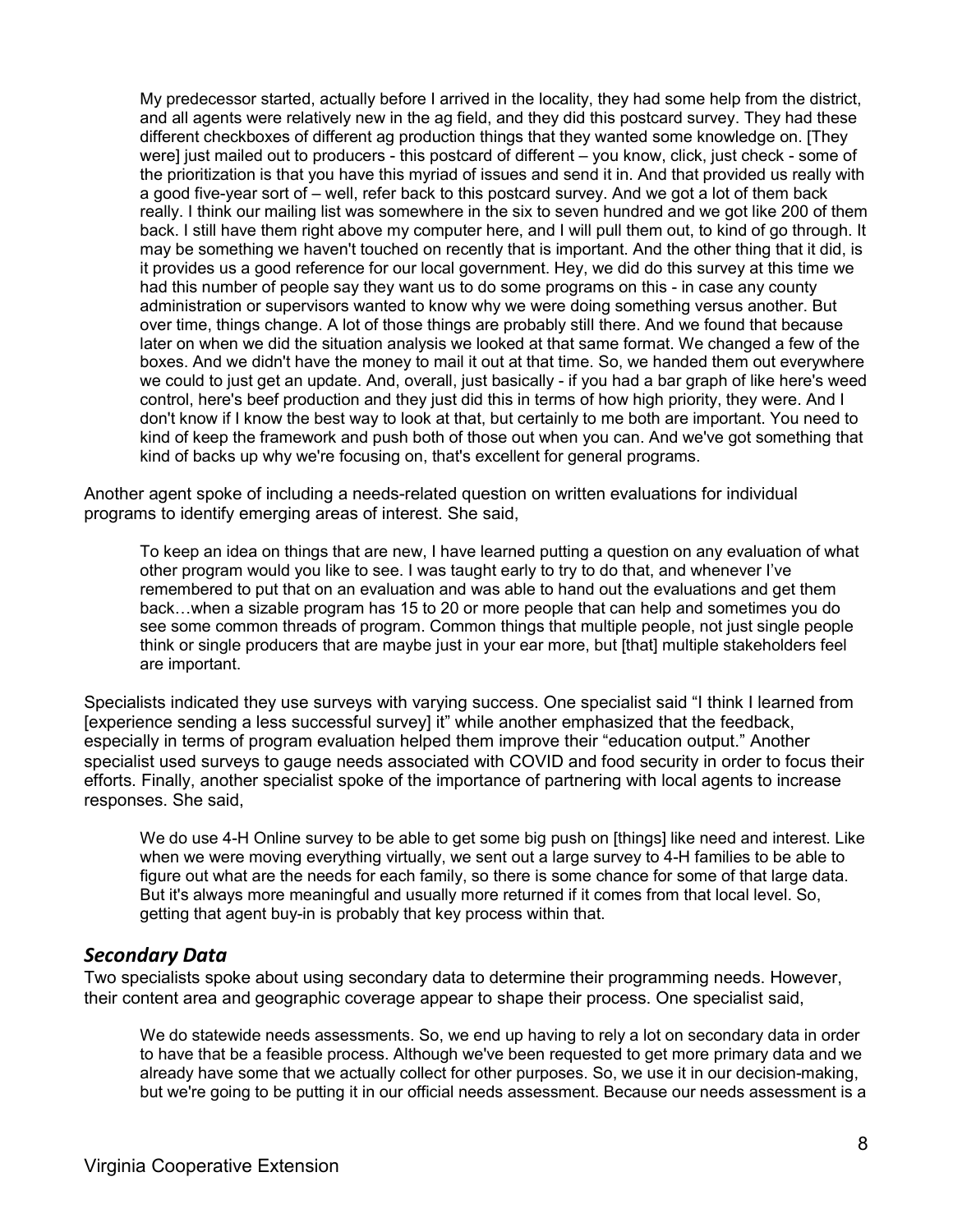little different because it's a needs assessment [connected to a USDA program], so it's a very specific process.

The second specialist relying on secondary data works in the area of community viability and works more on a local community level. He said,

So, we don't have [a program area] and . . . It really is a case by case basis. I don't have a statewide constituency because Virginia is very diverse. And so, it's a case by case basis to whether the agent and faculty need something that's going to be very different than if an agent, in Grayson county needs some economic development there. So, I'd really, there isn't like a community needs assessment process, so I just rely on a lot of just data sources. Like looking at this data - from looking at unemployment data, economic data sources, demographic data in terms of quantitative information. Being engaged with various constituency groups like at the state level, whether state agencies or professional associations, like economic development folks can use other folks being very deeply engaged there to sort of generate qualitative information to help shape what to do and how to respond. When I do work with agents in their particular community, I look at situation analyses and light documents, but more updated, like that monthly data or the most recent available information that are out there - it's out there.

From the agent perspective, the secondary data was collected through work with other community organizations that were conducting needs assessment. She felt this was best since participation in the Extension situation analysis process was limited. She said,

So, some of the methods I use are a couple informal and a couple formal to know the needs of the community. I'm part of a couple community coalitions. And so, a lot of them will be doing surveys and needs assessments throughout the years. Our local hospitals will do a health needs assessment every couple year. A lot of just gathering that data that's already out there and kind of analyzing that instead of recreating the wheel. I also know that when we do our situation analysis we don't necessarily have great participation. So, I tend to use other organizations' data and find that to be the most useful.

Another agent with a very focused program said he provides programming to community partners that contact him with specific needs. Another agent spoke of using data based on calls that the office receives regarding specific pests or issues to determine where he focuses his effort. He said,

For consumer horticulture, some of the methods that I use for assessing the needs is that I take and aggregate data from our help desk and plant clinic questions and break that down and try to determine what are some of the topics and questions that we are getting and that might be emerging, and maybe I need to provide programming on, or articles and newsletters or social media. Or even when I need to do programming on it. Twig borers, twig girdlers, you know, I could tell you …when we get calls for that or oak gall disease. And so, I've created resources so that when those calls come in, I can point them directly to those. So that's been one of the ways that I do [needs assessment] for consumer horticulture.

### **Benefits and Challenges of Chosen Methods**

Two general challenges related to needs assessment, both identified by agents, were finding resources to address identified community needs at the right time and changing community perceptions of the types of work that Cooperative Extension does. An agent said,

Most of times where I'm at it's more of a resource and accessibility and also just timing. Like things with the environmental code, right now, and also like RULE and things like that - it plays into when can you get people. Or can you get people you know, like what's their pressing concern at the moment? It may not be coming out to a program at this moment. But they may want the information. at another point in time. . . Right now, I know in our locality, they really, really want technology and.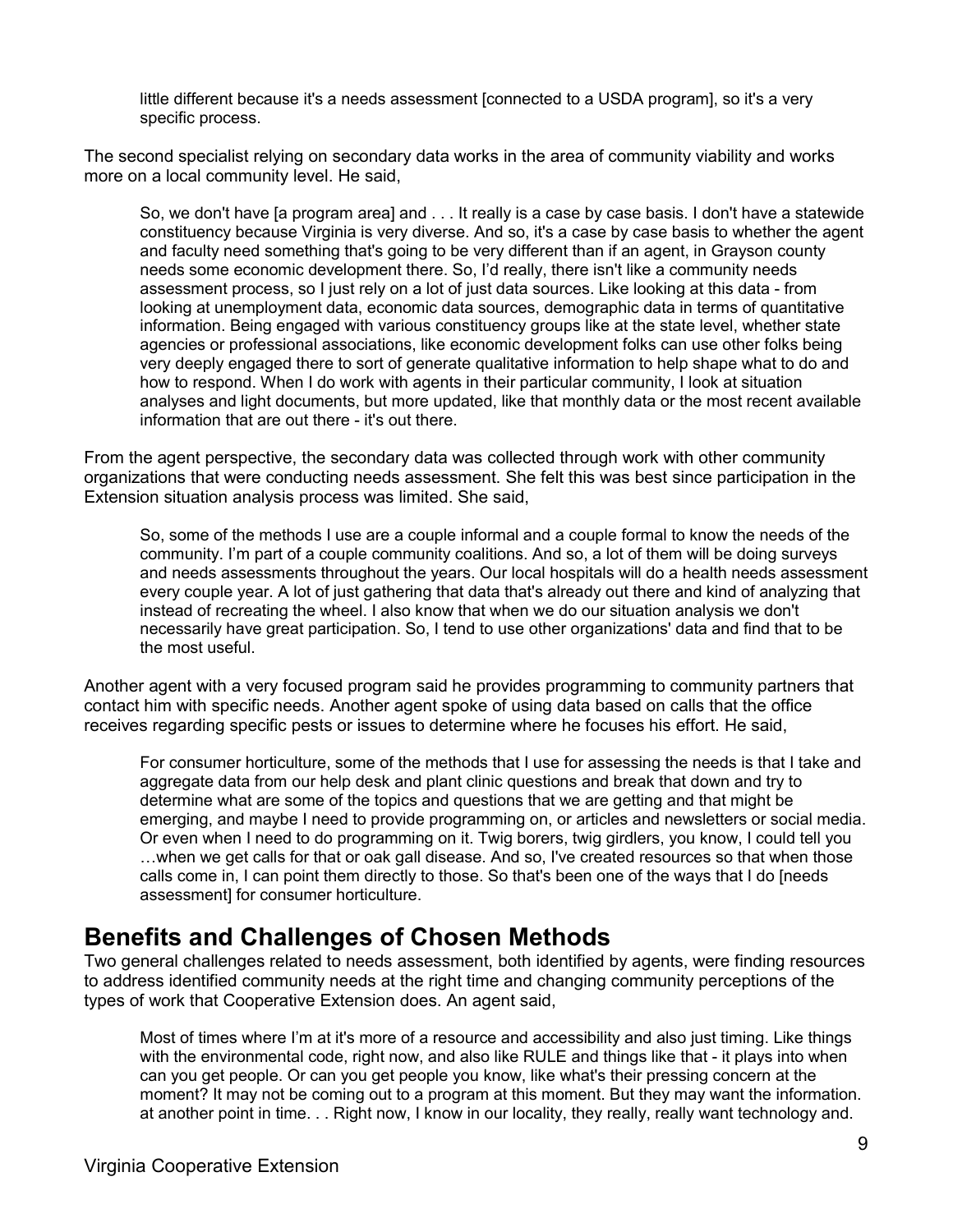computer programs. But we just don't have the capability to really reach out to as many people as we could. And it's not on our end. It's just the locality's issues. So, it's a need, but it's something that It's like 'Well if we have a few million dollars, we could solve this.' But we don't. So, it's kind of like well, what can we do in the meantime to kind of meet halfway?

A 4-H agent spoke of getting local communities to recognize that our work extends beyond agriculture. She said,

In my particular locality, 4-H is really viewed as agricultural-based. And that's because our locality's demographics are agricultural, and the overwhelming needs are agricultural and so forth. I just had a conversation last week with somebody within the school system that didn't know who I was. And said 'Oh, I guess you're on farms, all the time.' And I was like, 'Well actually if you put me on a farm all the time, that would not be comfortable whatsoever.' So, it's just breaking down that barrier sometimes about what can even be offered. What are the possibilities besides just what people already in their minds think?"

### **Situation Analysis**

The situation analysis process VCE uses was primarily mentioned by agents. One agent said "the larger benefit [of the process] was actually talking to people in my counties and figuring out what the needs are and are going to continue to be in the future." Numerous challenges relating to the VCE situation analysis as a method of needs assessment were classified as relating to the underlying philosophy, methodology, and accessibility.

Regarding philosophy, one agent felt the approach limited identification of new initiatives. He said,

However, I do feel that was kind of a let's just build on what we had before, or how can we modify what we had before, make it kind of still fit into what we're doing so I'm not exactly sure how great of a tool or equipment piece that that is.

Another agent suggested that the situation analysis is used to overcome programming challenges. She said,

It's [the situation analysis] a hard way to figure out what the needs really are, who's needing it, why they're needing it. But hopefully that's, again with evaluation and education design, it all kind of follows into a circle. So, if you're not doing educational design very good and your evaluation isn't that great, then you're like, 'Oh, where's our situation analysis, and are we covering all of our areas?'

Another challenge related to the underlying philosophy of the situation analysis process as a form of needs assessment reported by agents was that it does not cover all program areas. One agent said,

I don't feel like the results from our county match what I do. Because I am a little more narrow [focus]. And so, the average person in the county, especially with the disconnects that we have from agriculture now, they're not going to say that their needs are related to what do I spray my cabbage with for x. So, I'm not in our situation analysis. So, it isn't really reflecting the programming that I need to be doing as a whole. I mean, there are pieces that match. But it's just a little harder to pull from [the agriculture] census, and from other situation analysis, and from other people's research, to guide what I'm doing. So, I guess, in a nutshell, I need help.

#### Another agent said,

I don't think the situation analysis was beneficial, especially with us and FNP. It is such a small [number of] people I think. Like we have 20 people respond for our county and our situation analysis, and we send it out to like 2000 or something. So, it also- it's not my target area. So even the needs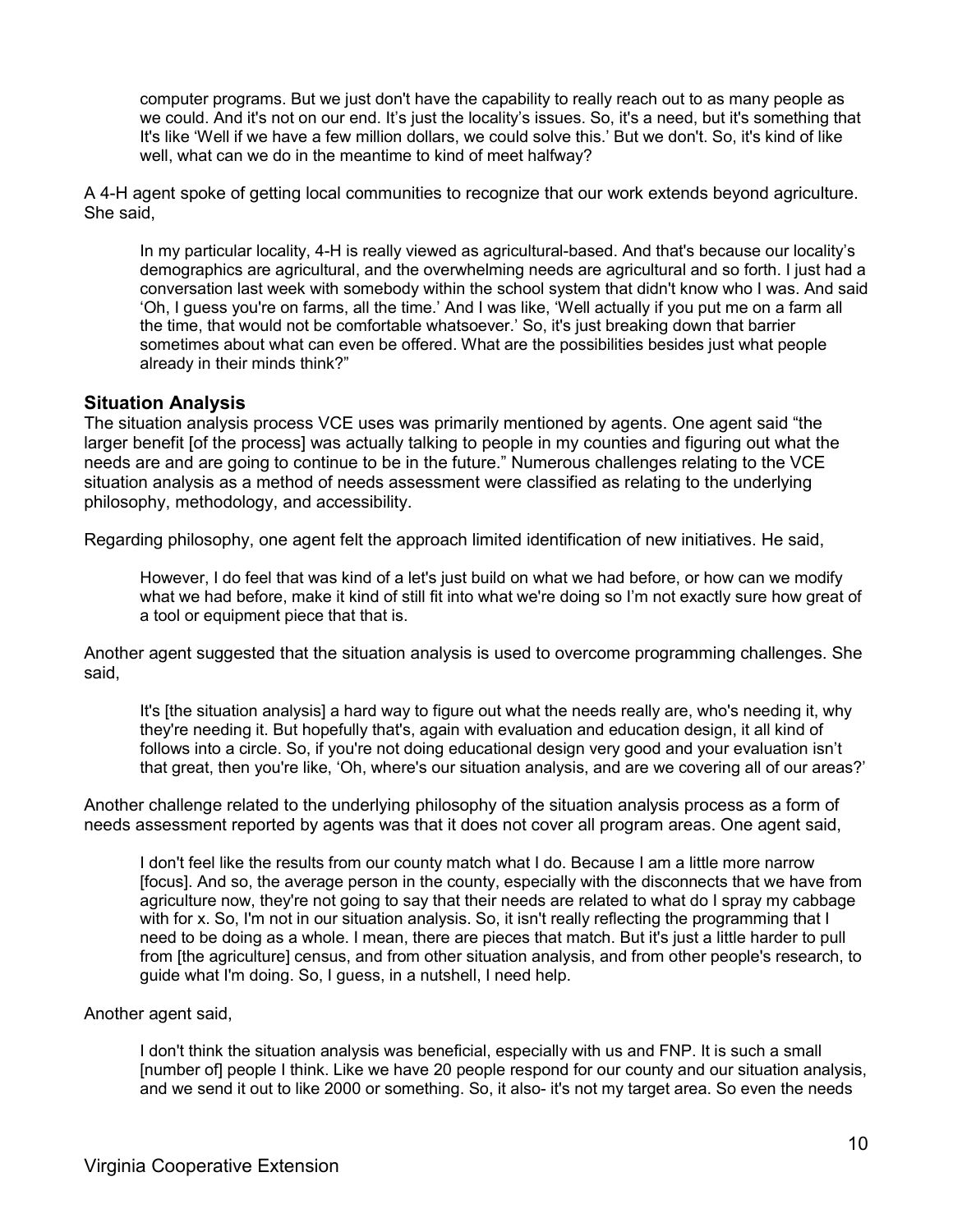that do come from that - I can't even help those people. Just because of the restrictions of our grant. And I think that's my challenge.

Another agent said that as a multi-county agent they were not involved in the situation analysis process. She said,

I wasn't involved in the situational analysis development for my particular county that I'm actually housed in, or any of the counties that I served, since I serve multiple count ies]. So, I feel like that I would have liked to have been involved in that process and understand where the information for those reports came from.

Representation, relevance, and frequency were the main issues identified related to methodology. Several agents felt that only a small segment of their communities participated in the process. In some cases, the audiences participating in the process were already connected with Extension, so were not providing new insight. One agent said,

I think one of the problems with that we've seen in creating our situational analysis is getting to the entire Community. The feedback we get is from 4-H parents and others that are already involved in our programming. So, it's hard to get that opinion or feedback from everyone in your county. So, I think that's one thing we really need to work on. There are ways to get that done a little bit better.

Another agent said,

For me, the situation analysis is almost useless because it's just such a small group of people, and focusing on those people who already know about VCE or that we already are in contact with. We're not getting that full scope of the needs of the whole community.

Agents spoke of having only ten respondents in one case, and a response rate of 20 from a mailing that went to 2000 residents. The process is very time consuming to not yield good results. An agent said,

So, it's okay if we go in, and 10 people respond to this and those 10 people are a captive audience. That means nothing. But we've just spent a bunch of time doing this. So, we did what we're required to do with situational analysis. Right? I get that. I don't put as much stock into that because I just don't think it's accurate. I think it's pointless.

Representation and purpose, accompanied with frequency, relate to challenges identified by the agents associated with relevance of the data collected by the situation analysis process. An agent questioned who the process is really intended to benefit. He said,

But putting all this time and effort into this pretty nebulous process of creating a situational analysis that's not really for us; it doesn't feel like- it feels like it's really for Blacksburg. And then, we don't often look at that in the five years after we've created it, because maybe it's no longer relevant, or maybe the data itself wasn't helpful.

Another agent referred to the five-year timeline saying,

I think if we could do like these focus groups like we're doing right now. But that takes a long time. And by six months, then you got to program plan – Is it still a need? So, I think meeting the need when it's expressed, because then the needs are going to change. I think our current situation analysis is great, but it's only done every five years. So, by the time that five years is done, what's happening in the meantime?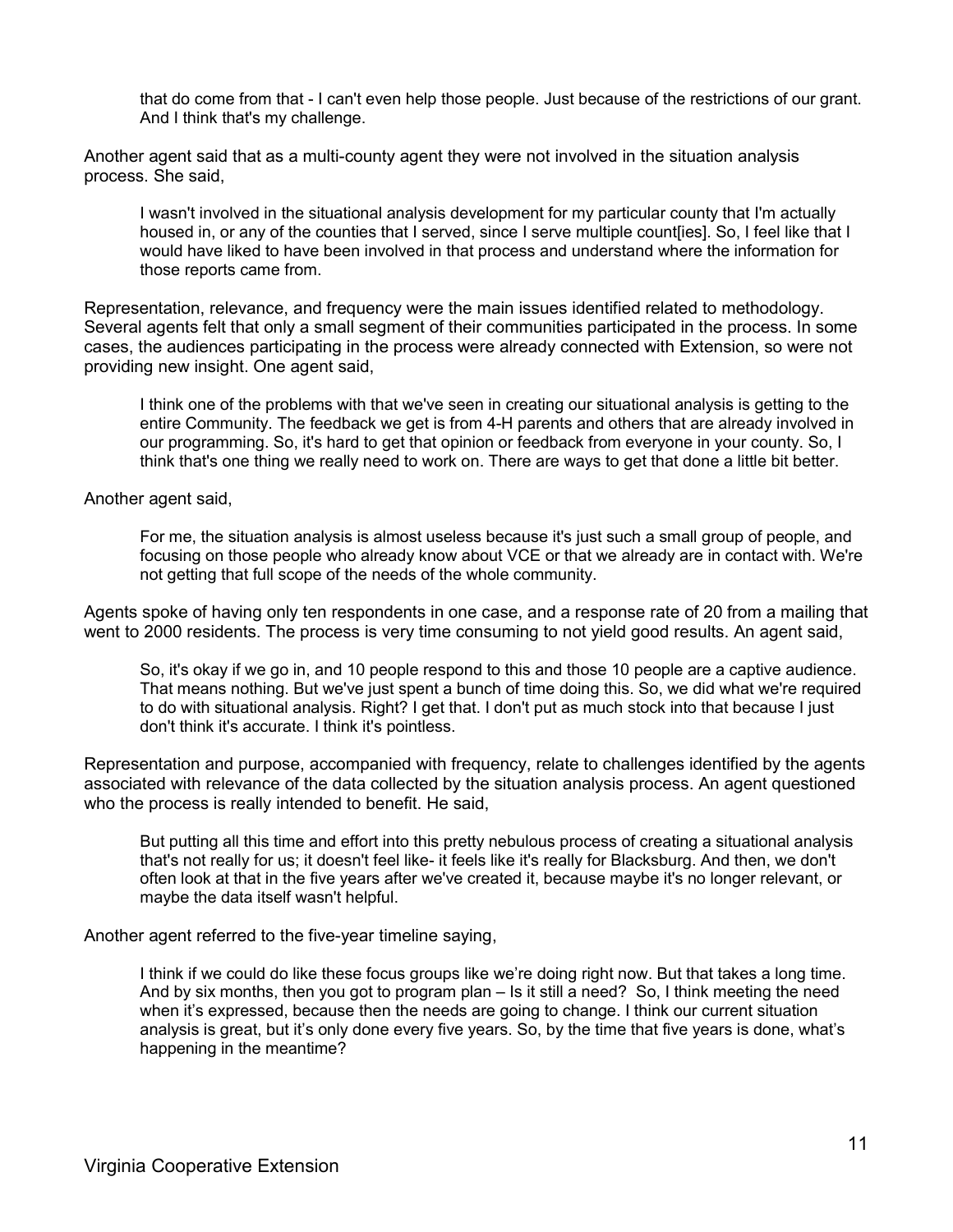There were two primary challenges associated with accessibility of situation analysis reports. One agent reported coming into the system and not being able to find a report posted for her location. Another said the reports were very long and challenging to read and understand the community needs.

### **Listening**

A specialist shared the benefits of using listening as a method of needs assessment. She said,

I think the benefits, since I do it sort of informally, is I do build a lot of one on one relationships with folks. And so that when they do have new challenges they can reach out to me. And if it's not my area of expertise, I try and link them up with an organization or someone else who could hopefully help them. Like I said, I think doing a more formal assessment and not just having it come piecemeal as they're running into challenges but sitting down with them and asking them to think about their organizational goals and things like that could be useful.

Another specialist spoke of how interacting with one person might indicate problems more systemic to the industry. She said,

You develop those relationships and so that provides a nice, direct line of communication. Really intimately, you at least know what that individual growers' needs are. But generally, I think I found that that's pretty well reflective of - if one person has this problem, a lot of people probably do. But, building those relationships is really a nice benefit to try to assess the needs of the community.

A second specialist questioned the need for a more formal needs assessment approach. He said,

I kind of knew that I needed to do this, but until my Extension review, I think, like others I realized that they really want it to be pretty formal - is helpful. But at the same time, it's like 'Well if I was brought in to be the subject matter expert and I'm out there, I'm talking to growers, you can see that in all these Extension, my contacts reporting and my number of presentations, all these metrics. Like, I'm out there. And this is what I say the needs are - then just trust me.' I mean, I don't know that there's like - I don't feel like I can say that doesn't cut it. Like I need the soybean board to say, 'You know, [the specialist] was supposed to be doing it, wasn't doing this, and he did it, and it was super great.' I'm like they weren't from like a third party, which I get. But- [I also don't think its trusting your employees to do their job. [This] is something that we could be better and I don't know, maybe that's on VCE or if that's more on like that tenure process kind of thing again there.

Yet other professionals found a challenge in this approach to needs assessment because of experiences where what one person identified as a need was not reflective of the community. A specialist said,

That's [one-on-one conversations] really time consuming. If I were to collect personal accounts from every single person, that can take a ridiculous amount of time. And then I still wouldn't be able to capture if that is just that one grower, if it's multiple growers, if there's enough of a need to justify having a large program or just a one on one with that person, I need to find somehow a balance of how to capture everyone's thoughts, while also not losing the connection that you have when you're just having face to face conversations.

An agent shared an experience she had where she thought she was addressing a community need with very limited results. She said,

I even had several people that have reached out and wanted a workshop with public speaking, and I had probably had a dozen different messages from different people. A different wide variety of people had asked input about -our program. Helping you know when it should be, should it be in a certain part of that area. I had asked all those questions, set it up and I had two people sign up. And I was like, well I'm not offering programs to two people - it's just not worth my time. I can't justify that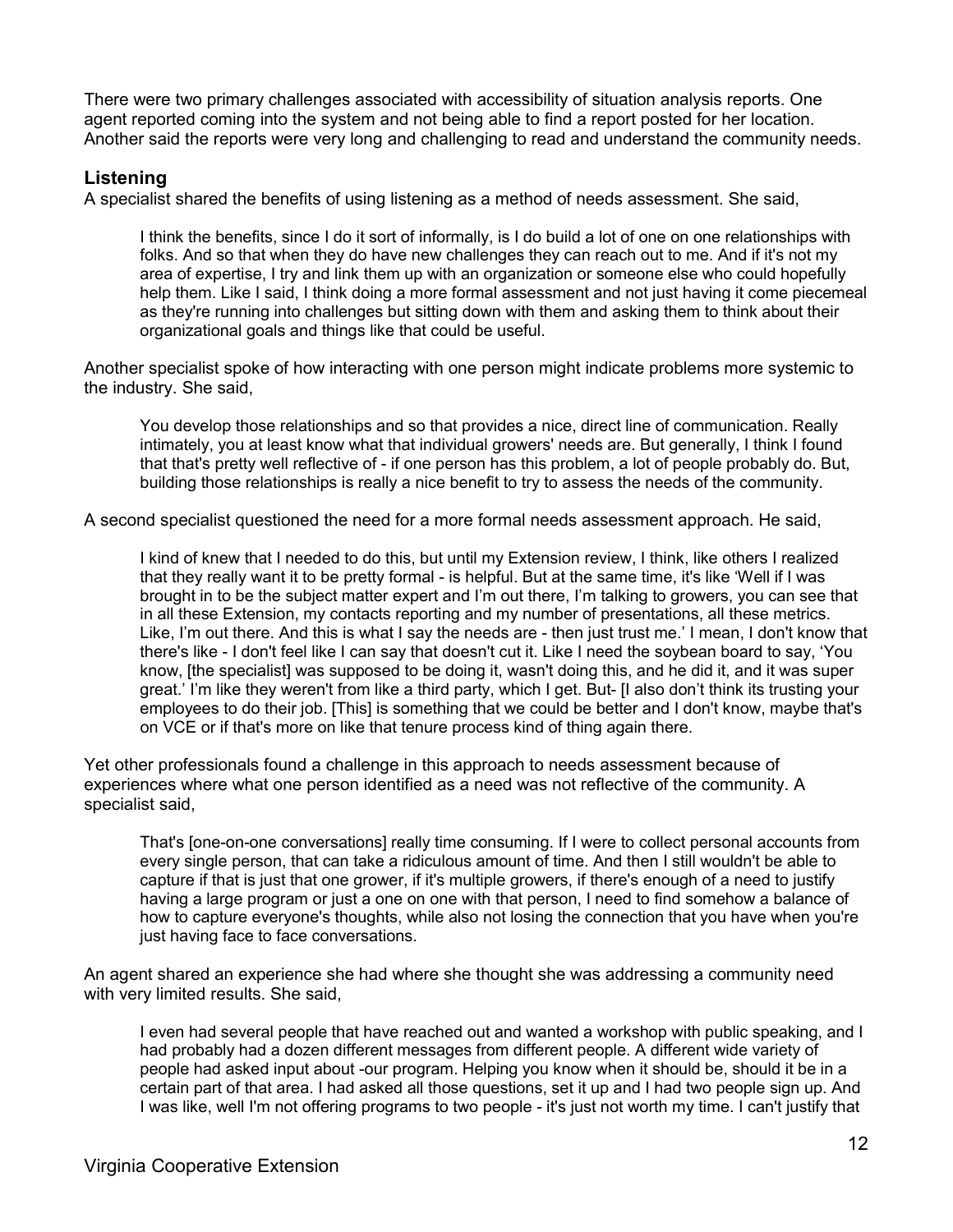much of a commitment. But I think people are just pulled in so many directions that finding the good fit is hard.

An agent spoke about how "listening" may not identify smaller needs. He said,

Benefits and challenges associated with this is that I probably am missing some of the smaller needs, or the more specific needs, or the niche market needs. And that's something that I'm personally working on is trying to get into those smaller markets of livestock and how I can better assess them.

Similarly, another agent expressed concern about not being able to meet the needs identified by clients. He said, "If you can't solve their problem quickly, people can become frustrated."

Some professionals mentioned both benefits and challenges associated with informal listening to identify community needs. One agent spoke of this in reference to having grown up in the community in which she serves. This may present potential for some people to receive preferential treatment. She said,

I feel like we tend to do a lot of more informal needs assessment. But we are also a small county. And I am a lot different than [another participating agent] because I live here and I grew up here in school. I came back. So, that presents some benefits. But then, sometimes it does present challenges. Because I know people well enough that I might be more apt to meet their needs than someone else's. So, I think that sometimes that all is good and bad.

Another agent spoke of feeling "disconnected" from their community because they do not live in the locality they serve. The agent said,

My disconnect is probably a bit unique, but I don't live in the locality that I serve. So, I personally often feel a bit disconnected. Just because, in my everyday life, I might not encounter those people that I'm serving. So those conversations don't just happen organically. And if they don't know me, they don't know me.

A specialist spoke of getting mixed data when using informal listening through agents to collect data. She said,

Some of the benefits [are] you can get some really good data from county agents. Some of the challenges are you can get some really bad data from county agents. And so, it's really like a caseby-case basis. Some are more responsive than others. Some of them have a really good feel for their community and have really good stakeholders in their communities. Others are still working on that process. And so, I think it really just depends on that area.

Another specialist spoke of the time investment required for gathering primary data, but also presented a solution. She said,

But the benefits and challenges associated with the methods - it's always a mix of how much time we want to put into collecting primary data, because the more data you collect the more of a huge project it is. And then you have the best data, and you can make some really great decisions moving forward. So, I think it's always just what capacity do we have? And we do really rely heavily on student labor really for that and make use of graduate students, which can be really helpful to conduct these needs assessments as long as you can frame it in terms of thesis or dissertation.

This was echoed by an agent who attended a multitude of community meetings to identify where money was being spent and issues being addressed in the school system. She said,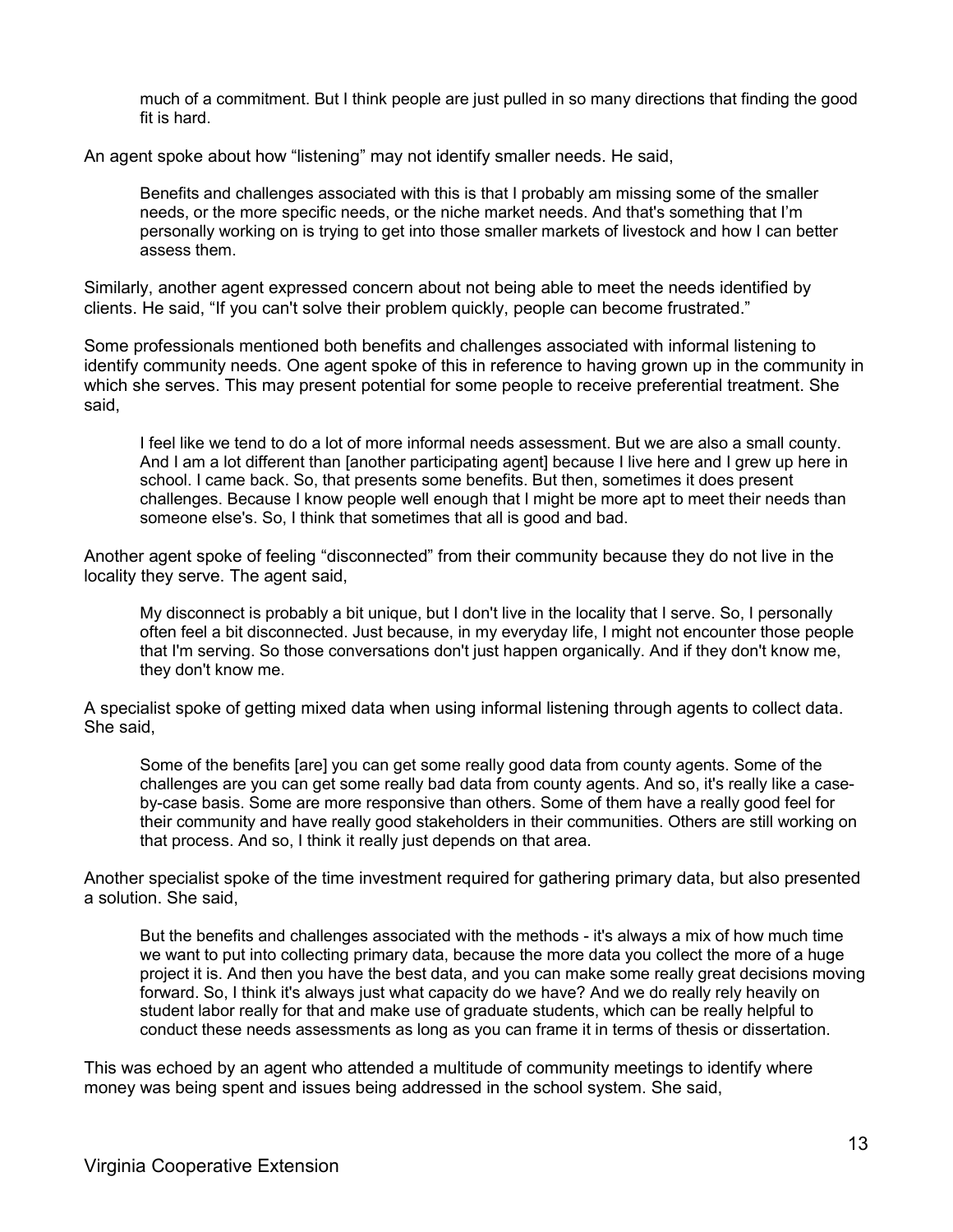And then I was told to get involved in the community organizations. So, I joined the Farm Bureau women's committee, and anything else - the fair Committee, and all these things. But that quickly consumed my life. And I'm like this is my job. It is not my life. And so, I slowly have been pulling back to reclaim my time with that. But that's how I have continued to assess the needs of my community is to keep those channels open and keep those doors open. There are lots of benefits with that, but the challenge is this - you get spread thin and you don't have a lot of personal time when you're running from meeting to meeting to meeting to just listen and hear and be a part of but also to share. It's time consuming. So, work took over too much of my life. My personal life.

Finally, a specialist shared concerns about not being able to work with people she does know, and then also people contacting her, just because they have a relationship with her, even if that isn't the proper channel or they have questions outside her area of expertise. She said,

The challenges associated with that is I do get associated with those farmers. I could potentially be missing a lot of folks that don't have that close personal relationship with me, and if they're in a county where they don't have an Extension agent or an agribusiness professional that works closely with me. I might as well not exist. Another challenge is, because I'm so well-known I'm assumed to be [specific subject matter specialist] for the state of Virginia, in any freaking capacity you can imagine. So, my phone just rings off the hook. And I could be like, 'Dude, you're really supposed to call the [another specific subject matter] guy. But he didn't pick up the phone. So of course, you're going to call me.

### **Advisory Groups**

The agent who spoke about her Livestock Steering Committee said they provide an opportunity "to talk it out with them honestly, and having those expectations be communicated openly and honestly." One agent talked about limitations in personnel as a challenge to addressing needs with an advisory group. She said, "I'm only one person. So, addressing all of those needs is challenging sometimes because I'm not an expert in all those areas. I'm just one person." Another agent expressed concern related to who is not included in the advisory groups. She said, "Challenges? It's maybe not getting at what individual people need. I think it's important to connect with individual stakeholders, especially underrepresented populations, and that's hard to do." Another challenge identified was not catching "on to pertinent issues in the community, and somebody else might catch on faster than I did. So, lack of being up to date."

### **Program Teams**

A specialist who uses a program team as their advisory group expressed the challenge in doing this by saying, "You know, it can be hit or miss. Because it depends on how many people are engaged in your program team and how responsive they are. And our program team does stuff like send out surveys to all the FCS agents to say, 'So we've got an idea we think this is good.' We send out a Qualtrics and say 'Is this where you guys are at?' And if they respond, then we know. But it's a hit or miss - right? If they don't respond, they may have another opinion and we just don't know it."

### **Survey**

The benefit associated with using surveys for needs assessment provided by one agent "are that I can get a quick program done. If I get you several responses from a survey that 'I want to know more about straw bale gardening.' I can get a quick program done on straw bale gardening."

The challenge identified by the specialist in sending surveys to the program team also is a challenge with agents sending surveys in their communities. Response rates are often small. One agent suggested this might be a result of people being "really screen fatigued" due to overuse of virtual technology associated with COVID. Another challenge can be not knowing who is responding so the professional can address a programming need to a specific audience. One agent suggested the demographics of the respondents they had may be skewed. She said,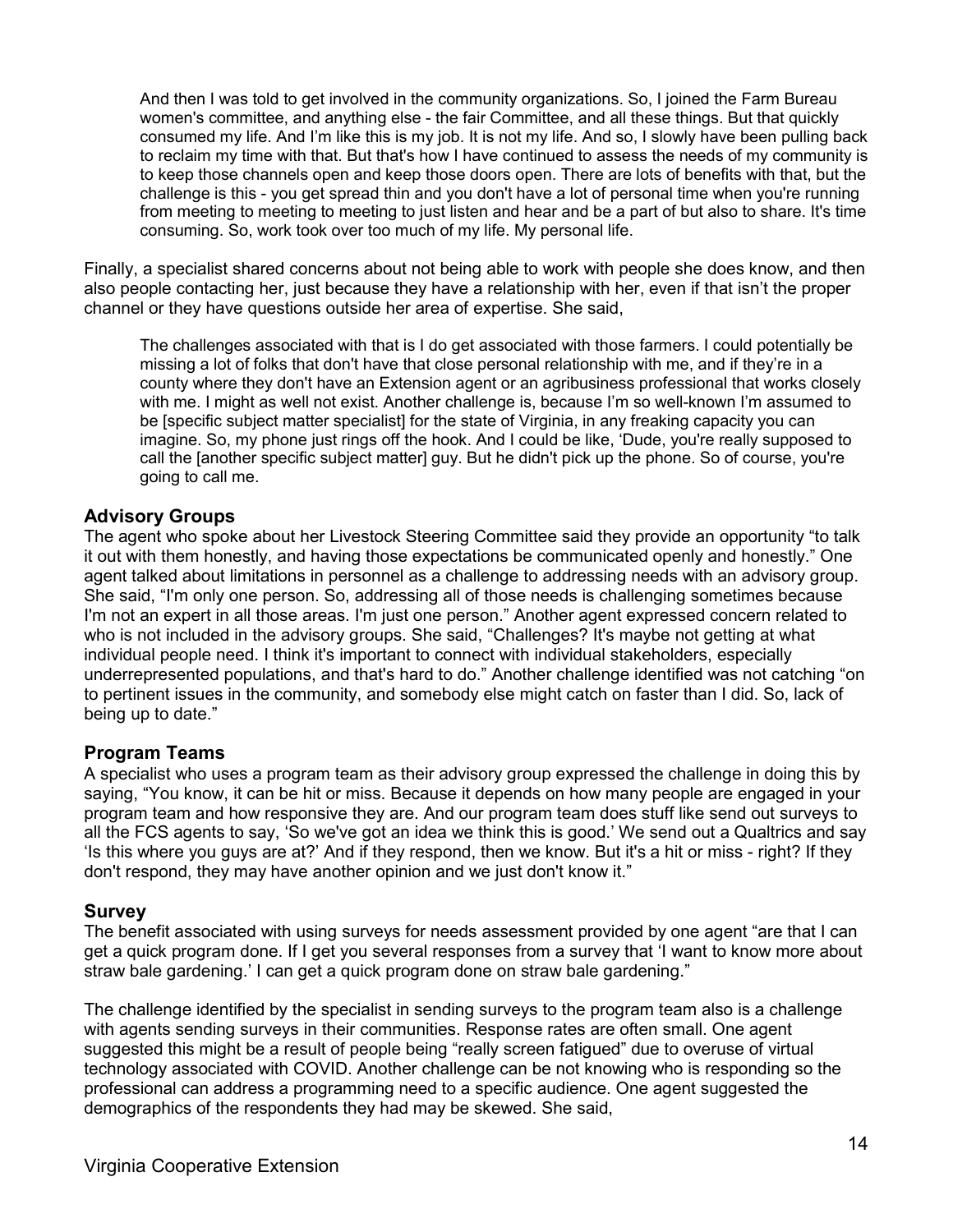But the problem that I saw with the surveys, and we see this on a lot of the focus groups and things that I sit on in our community - is it's the same group of people in the community who tend to respond to those surveys. So, you're not necessarily getting that wide swath of a lot of different viewpoints. You're getting - in our situation - it was more predominant, higher educated, more professional work type situation. And so, to me it was kind of skewed and we didn't necessarily get the responses from the people in the community, who we really want to hear from.

Another challenge associated with surveys in a paper format was having funding to mail them. Internet surveys eliminate mailing costs, but may not reach some audiences. An agent said,

I know, in a time of COVID, I'm with everybody on the cell service internet issue. While my particular house, just like in the last year, got an upgrade in the system, a lot of people still don't have anything at all - cell phone or internet. And it could be that it's there, but then we have income issues where can you afford to have Internet. So, it might be there and available, but can our stakeholders afford it?

Another agent spoke of internet service being "nonexistent" ten minutes outside of town. Yet another agent spoke about how online surveys skew the demographics of the audience they reach. She said, "I will say that sometimes my online - I definitely don't hit those true producers. I hit more of the homeowner homesteader. [You get] some very interesting programs that just aren't realistic or within the realm of Extension."

A primary challenge raised by a couple of the specialists related to using surveys to conduct a needs assessment was not knowing how to write survey questions. One specialist said,

You know, benefits and challenges of those are . . . [I] haven't done a survey before. So, you know your first attempt at anything's not going to be your best effort. Oh, there was a class - a one-hour lunch workshop I took on surveys. And that was really helpful. Haven't done a survey since then. But I think I'll be better prepared for next time. But certainly, a challenge in the needs assessment is this is our first time doing it right, so we don't know what we're doing for the for the most part.

Another specialist not only had challenges with writing questions, but also analyzing the findings and connecting it to her educational design. She said,

I don't know how to write survey questions. I got the answers back. And like yeah, I worded this pretty poorly. So maybe I should have tested that survey a little bit better. But that was helpful - my survey had two parts. One was what do you want to focus on? But then also the other part, was how do you want to hear it? And maybe that gets back to the communication or the educational design and sort of haven't got around to doing this yet- but I've been working on trying to develop that into a publication kind of here and there. There's no deadline on this, and so it's one of those things. . . Oh, but one thing I definitely learned was or at least I can't find a lot of literature on what is a good way to present, like we mentioned, information that actually connects to know that they respond to. So, it's kind of interesting, that big hit on something kind of accidentally. Although I don't think I really have any found it useful there either, at least in terms of the survey.

Similarly, an agent questioned how to interpret declining response rates. She said,

One thing that I found when I started, I send out a newsletter. And so, I do a Google form and a Google survey once a year. It's online. I will say I'm getting a whole lot fewer responses mailed than I was in the beginning. So, hopefully, that means that I am doing a good job and that people that are just happy with the programs, that I am putting on.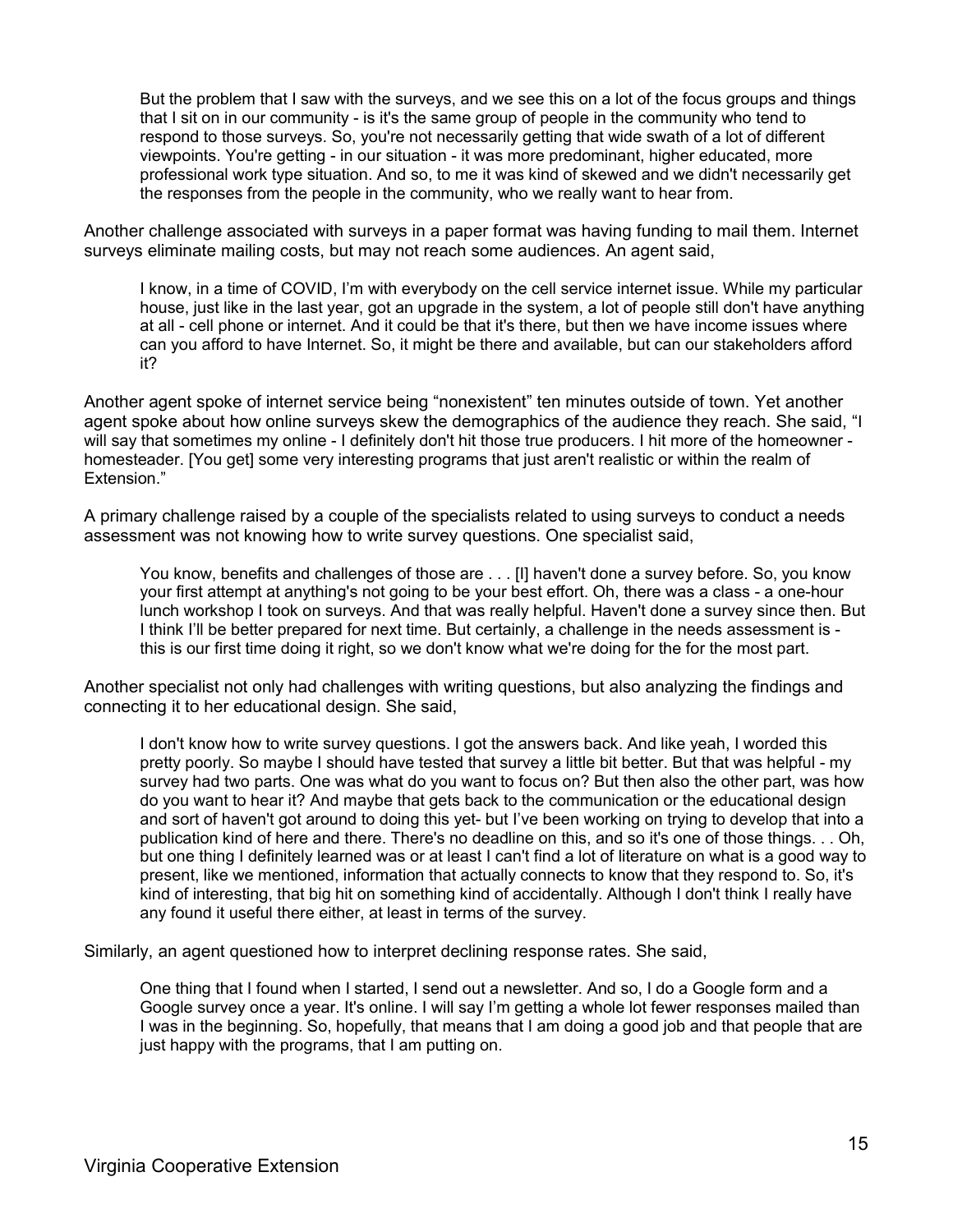### **Focus Groups & Secondary Data**

The primary challenge identified with using focus groups in the needs assessment was the time required to collect and analyze the data. Having data that was already collected was a benefit expressed in using secondary data. An agent said, "When you look at existing reports, you don't have to collect the data. You just analyze the data, and given how small our staff is, I'm sure they [other agencies collecting data] have more people and resources to gathering that information so it's probably more accurate."

### **Connection Between Needs Assessment Findings and Unit or Departmental Extension Priorities**

More agents indicated that their needs assessment findings connected to their unit priorities than did not. One agent attributed to the broad nature of the situational analysis goals. She said, "You know, as we talked about with the situation analysis, we try to make everything tie up to those fairly broadly so just about everything that I do, I can broadly fit into those situational analysis goals."

FNP agents felt there was strong correlation between their needs assessments and unit priorities because of their subject matter area. An FNP agent emphasized the connection between her work and food security issues across multiple counties. She said,

I would say that the analyses align fairly well. I mean, for each county, a large need is food security and that's a big thing that we focus on within FNP. So, I would say, there is a large connection there and then from the community members and partners, stakeholders again it's food security. A large part of my work is working with a Food Council in [town name] so that's been helpful.

Similarly, another agent shared,

I'm able to follow up with certain people based on what's found in the needs assessment. Almost always the findings are connecting to the priorities that we have, through Extension and SNAP-ED obesity and physical inactivity and food insecurity. They're always top priorities and a lot of these needs assessments and it definitely connects directly with what we're doing as far as what VCE could provide.

Two agents spoke about how relationships in the office relate to this connection. One agent spoke how working closely with other subject matter agents in the county provided this. He said,

Needs assessment connected to my unit? So anytime- and that goes back to just the dynamic within our office and in our unit- we work really well together. And I helped my crops agent on a lot of his crops programming, even if it's just assisting with sign-in and distribution of paperwork. And I'll tell you that what that does is -anybody that I'm missing on that smaller market that may have some livestock but primarily goes to him for crops needs, that gives me the opportunity to start that conversation. We work together really well within our office to be able to network and to assist each other. And anytime the 4-H agent goes out and has any kind of conversations with somebody, you know, with a kid that's interested in getting into something livestock related, she immediately pulls me in. So, I feel like that connects really well within our department and the priorities within the department, because we really do pride ourselves in working together.

The second agent sensed a disconnect between unit priorities and needs assessment because programs were siloed. She said,

I feel like my department Extension priorities are definitely being met. Unit [priorities] I'm not so much sure, because … my unit that I am housed in the other agents tend to definitely be more in their own silo and they don't do as much unit programming.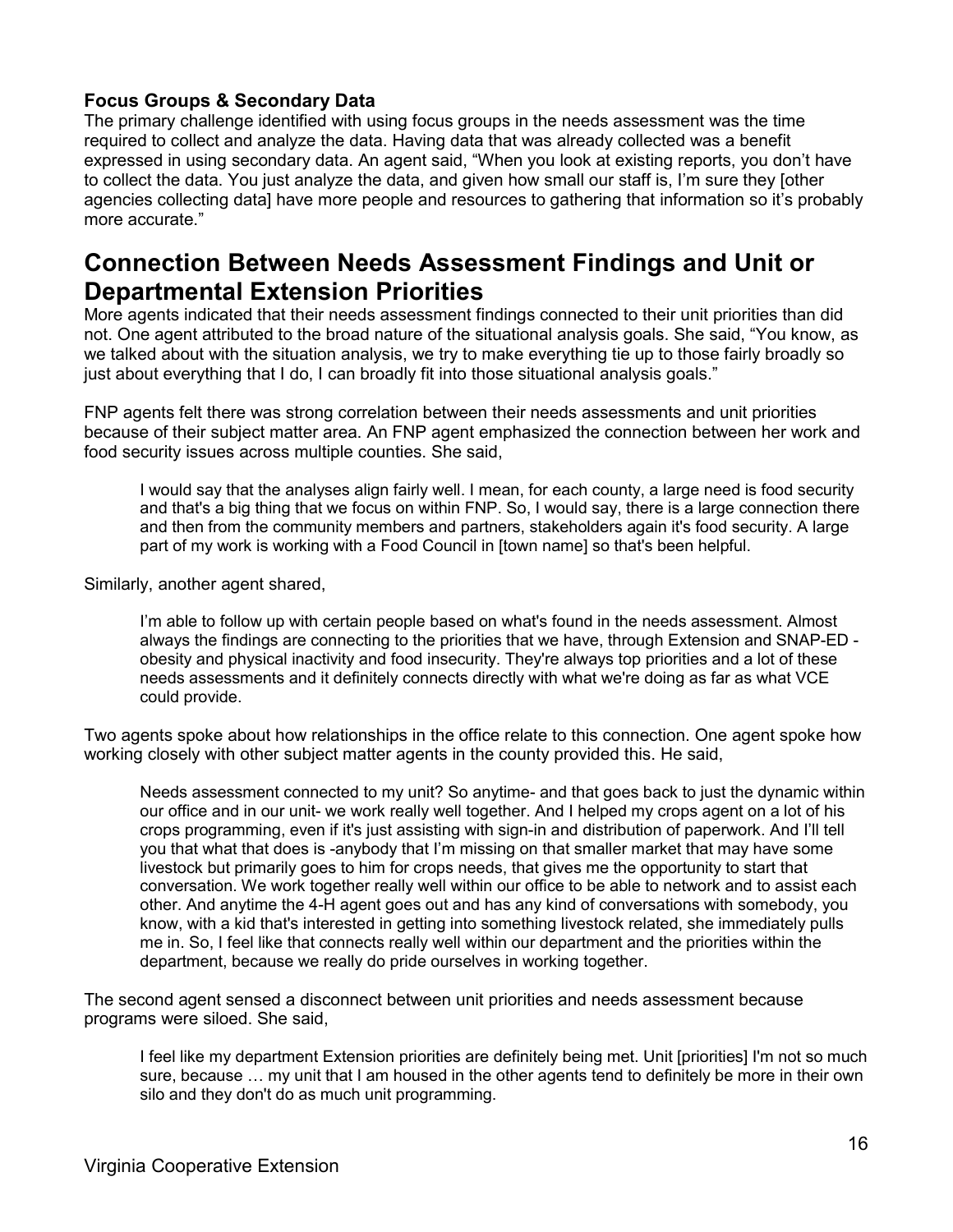Agents indicated that the needs assessment did not fit with their unit or department priorities because their position was narrowly focused or due to their expertise or funding limitations. An agent said this question made her wonder if her position fit with the community where she is located. She said

And even though it seems kind of ironic, our situation analysis - I was around when we did it - but most of the needs that are in it are either FCS, like family consumer sciences based or agricultural based. Which I could find programs for you, that fit into those two areas. But again, that's not my subject matter area - that I feel comfortable in. So then, like where do I fit? Do I have to change what I feel like I can best draw from our community to fit that need? Or do I fit better somewhere else? And I think that sometimes, you know? Did I get placed in the right position with Extension, or the right locality? I think I'm in the right position, but am I in the right locality for what my skill set best fits the needs or with somebody with more 'But your agricultural background fits better in my locality.'

Another agent spoke of the challenges in meeting local needs while abiding by grant restrictions. She said,

So, it also- it's not my target area. So even the needs that do come from that - I can't even help those people, just because of the restrictions of our grant. And I think that's my challenge – it is like when someone does come into our office and says 'Hey, I have a nutrition program. I need someone to do it.' I immediately go, 'So, like are these low income? And like, where are they at?' I have to look at either a census tract that qualifies or- it sucks. Like when like a school reaches out to me for a program, but they're 49%, they're not the 50%. I can't even help that school because the 1% off. It's really frustrating, you know? Especially if, all the third graders qualify - still can't help them, because the overall school doesn't meet the 50% of free [and] reduced lunch. So, like that's really frustrating because there could be a potential program right there - that there is a need, but I still can't do it. So, I think that's my big challenge and that's why even like where I'm housed, I can't do much in my housing unit, just because like my counties, that county doesn't qualify. So, I feel like it's weird they're housing me, but I can barely do anything for them so that's really frustrating. But I think that's pretty much it, just like the challenges of meeting the needs when it's dropped right in your lap and they technically qualify, but our grant restricts us.

One agent suggested that COVID actually connected their work more with local needs because the needs changed to be more manageable in a single-agent county.

While some specialists were emphatic that the issues they work on are needs-based, there seemed to be less connection between needs assessment and the work that was conducted. Sometimes the challenges were competing priorities such as departmental foci or funding to achieve tenure. Many specialists emphasized that their work was more directed by their area of expertise and doing what they feel is best for the industries or communities they serve. One specialist summed this up, saying,

Like [another specialist in the group], I only do a project when I see the need. And there's certainly a lot more needs than I have money or time to devote towards. I think, [yet another specialist in the group] said it best when is autonomy that attracted us to these jobs and I like to point out to my colleagues a lot, I could look at parasites of slug, like slime, and the universities don't care as long as I'm bringing in million-dollar grants. So, me taking care of my farmers - yes, it's supposed to be part of the job. . .. It's what I enjoy in the job, but I don't think I get any kind of career advancement from it. I really don't think it matters that much for my tenure promotion. I think it's all about how much money I earned [for the university or department].

One specialist saw this as both a benefit and a challenge. She said,

For quite a while, and probably still, I'm not sure what I'm doing with Extension. I'm just doing what I like doing and my department seems to like it. And our animal community seems to appreciate it. But I didn't ever get a lot of guidance on those things, and I think that could have been helpful. I try and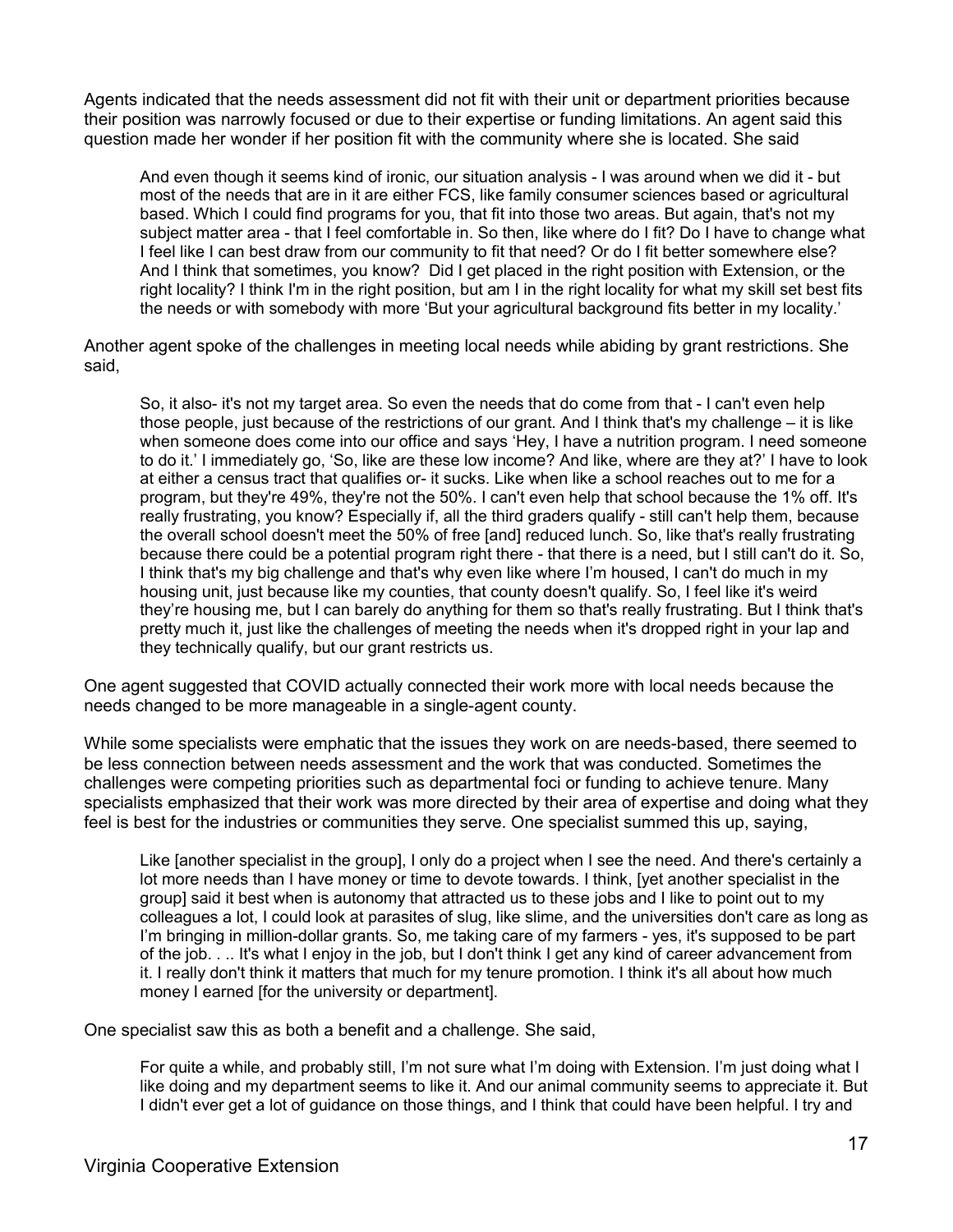seek people out in my department to ask them like 'What should I be doing? What does this look like?' And I got some tidbits. But I didn't ever get a big vision of this is sort of what it should look like. I think one of the things that was challenging was that I did have a very different Extension program from what others have done. And so, it was sort of left up to me, which was, on the one hand, really nice. They said, "Do what you want to do." And on the other hand, I would have liked a little, sort of framework of "this is how other people's programs look. This is how they've been developed". So, I think my department's happy with it. I didn't necessarily get any really nailed down priorities that "You need to be meeting these goals."

Another specialist suggested that Extension priorities are vague in order to accommodate a wide range of activities. He said,

I don't know that our department or unit has great Extension priorities, as far as they're just sort of so vaguely defined. Anything I do fits in there. So, I guess they connect really well and also really poorly at the same time. Because I could literally do anything, and it would fit. Right? Which I get it - it's by design, so that they can lump it all in there for reporting and stuff.

Partnering with agents individually or through program teams was presented as a way to meet the needs of target populations. A specialist changed the question a bit to reflect different types of interactions and program teams. She said

"How do I connect with my unit or my department? We've been doing semester retreats where we have been now getting together via Zoom, but sometimes in person. It's really good for team building. We can kind of see what we're all doing. We've spent significant effort trying to build into the program team. . .. We're sort of under a very large program team and we've now divided off and we've actually - we were sort of focusing on food safety and then we through meeting with our department and pairing what that unit or our department unit wants, and then how that fits in with the program with all the agents. We've actually expanded that now to safe and high-quality food. So, it's like we're doing food safety, but we're also doing food quality. It brings in more people together and [another specialist in the group] mentioned how important some of the program teams can be. And then, of course, that leads us to better impact statements."

### **VCE Resources to Support Needs Assessment**

Focus group participants were asked to identify what VCE could do to support them with needs assessment. Recommendations included programming across program areas or locations, providing training, and mechanisms for increasing the reach of the situation analysis process, identifying personnel to assist in this area, increasing support of program teams, and making changes to evaluation and tenure processes.

### **Programming across program areas or locations**

An agent said "I would love to see VCE encourage more cross-programming and encouraging agents to step outside of their silo and work together on some cross-programming." Specialists talked about the different needs assessments that are taking place and how they might be shared more effectively. One specialist said,

So, this is an interesting question. Extension has their own needs assessment process that they go through every five years. Right? Although I have not been directly involved in that at all. And even the most recent assessment - I haven't been privy to the findings. They may be out there, somewhere. But I don't know where are they or that I should be looking at them.

Participants expressed the need for a "structure" and "holistic approach" that helps determine appropriate methods to be used and to identify and share data at local and state levels. Another specialist suggested the need is more to be able to collate and share data across the state. He said,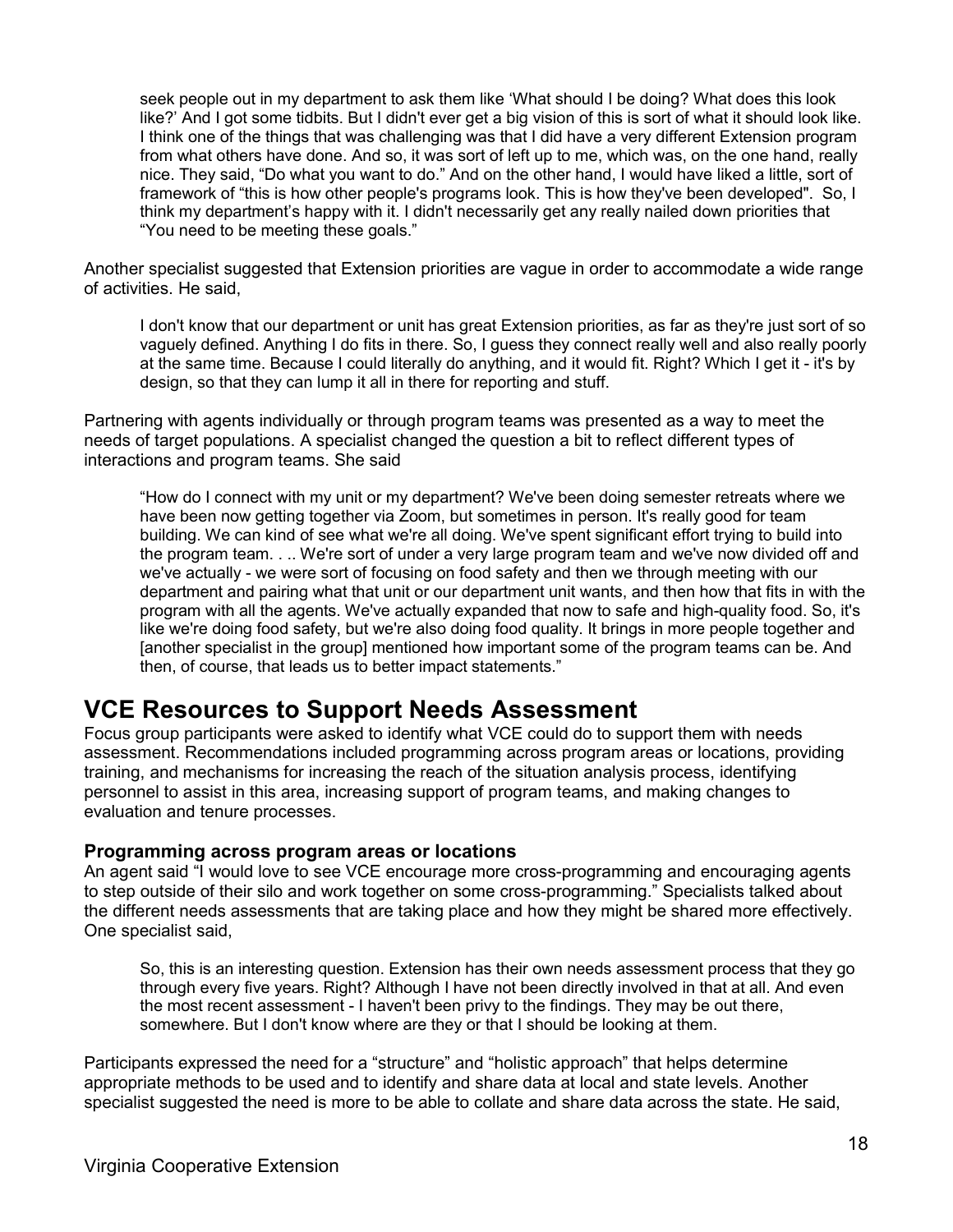And as far as assistance with the needs assessment - I'm not actually sure what that could look like. We tend to actually think 'I kind of like our needs assessment, I think we do a pretty good job.' So, I'm not sure about getting outside assistance for that. Except that if there would be a way to collate data or to pull it together, so we have, I mean if there are agents across the state, and if there are a lot of - there's a specialist system working - then it'd be nice that if there is data out there, that we could perhaps be able to help each other, a little easier to pull together needs assessments. But once again, we do a statewide needs assessment. So, I'm not sure if that's always helpful if someone works on a county basis. But it might be helpful for folks in this capacity.

Another agent spoke of using VT and VSU connections to strengthen needs assessment in highly populated areas, such as Northern Virginia. She said,

We have so many powerful Virginia Tech partners, especially in the northern district who would really magnify us and sort of expand our reach, I think if, like a class wanted to take on a project and do some really robust data analysis or even Virginia Tech wanted to send out a survey to all of their partners. They just have a much bigger footprint than we do, and I think it's a shame that we're not connecting as much as we should. I think that goes back to what [another focus group participant] was saying about a disconnect between Virginia Tech and Virginia Cooperative Extension and Virginia State, too. But specifically, in super Northern district - Virginia Tech has a bigger footprint there.

### **Training**

Professional development training on relationship building was the most frequently cited need by agents in the focus groups. One agent responded she needed, "Just some more training and professional development, on how to, I guess, build some of those relationships with stakeholders. And how to make them last or maybe broaden into other areas that we may not deal with on a day to day basis."

Other agents said training on how to identify who they are missing in their needs assessment process would be beneficial. An agent said, "I think VCE providing different means of assessment- new and creative ways to reach broader audiences to get a more true picture of assessment and needs in the community." Building on relationships to assess impact was also identified as a training need.

Another agent expressed interest in learning how to develop an advisory group. He said, "I forget who mentioned - 4-H. I think it was [another focus group participant] had some advisory groups. How do you develop that group? How do you formulate who is part of it? What are you really looking for?" Need for training related to data analysis was also identified.

Agents expressed interest in needs assessment methods that were less formal and timelier than the situation analysis process. An agent said

What could be provided? I think, maybe some more training on formal needs assessment and informality. You know there's got to be a way to document these informal needs assessments that we're doing. And just like the other individuals pointed out - that situational analysis, I just don't know what to do with that. And like it was pointed out that those needs might have existed five years ago, but very clearly our community needs are going to completely change as what we have been through the past year. So just what do we do with that? How much is going to be placed on that situational analysis as we move forward with our program?

One agent expressed interest in tools that would help him conduct more informal needs assessment processes. He said,

Maybe how to develop some of those more informal methods of needs assessments, rather than the broad formal [methods] . . . Do I set up a table at a farmers market and not really answer anybody's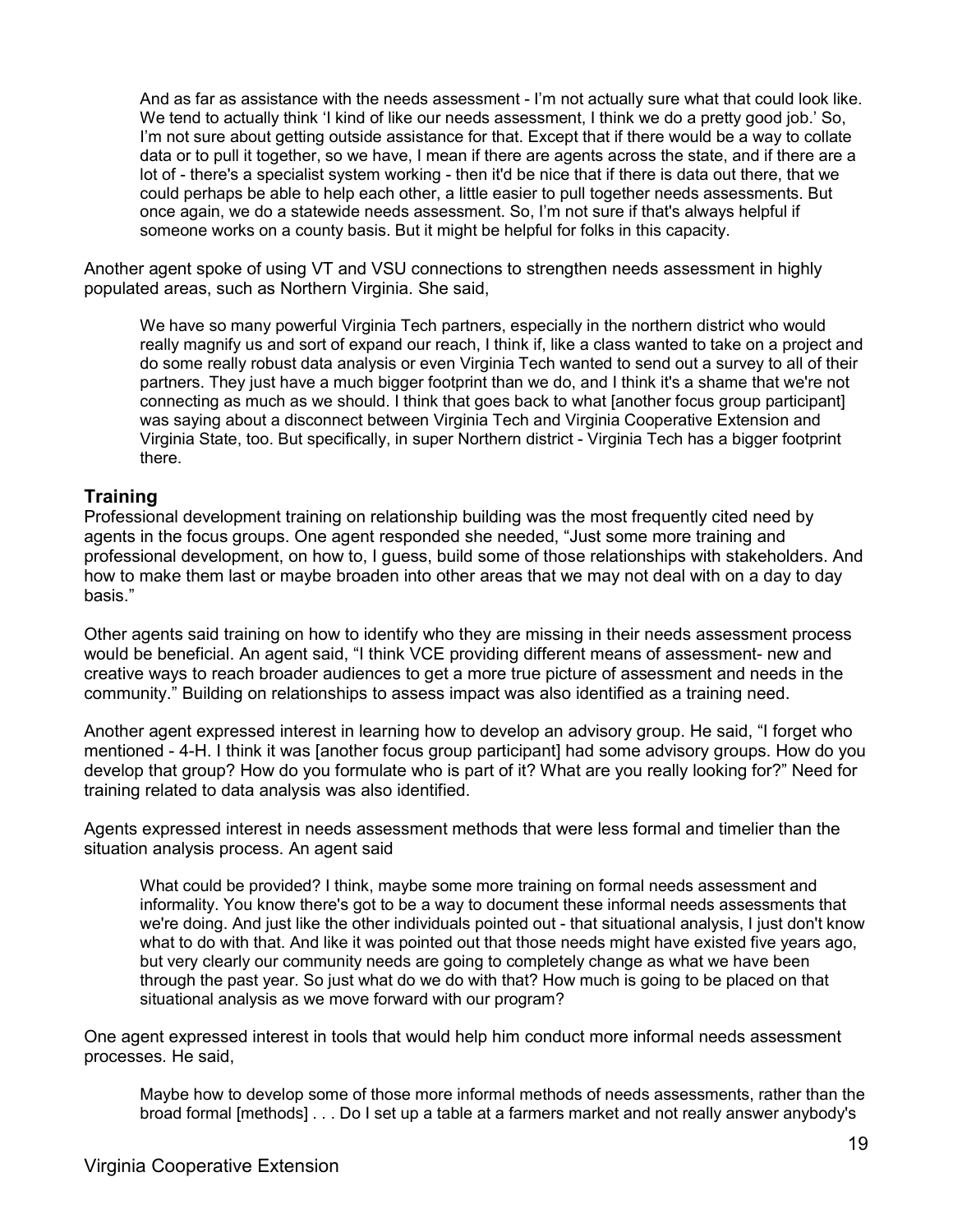questions but try to get a needs assessment? Do I do that? Do I go to local mall? I've been told we've got a big Indian cinema program here. Do I set up a table outside that group and do a needs assessment and see what that community [needs]? How do we do some of these more informal, rather than like a situational analysis? Or even how to pull together some of my partners?

Interest in learning by observing others needs assessment processes was shared by an agent and specialist. The agent said,

Tools, techniques, ideas. What is my district director doing? That was one of the questions that I posed to her during my evaluation. She does a really good job, don't get me wrong, but I don't know her goals. I don't know what her methods of needs assessment are. And just building that conversation, and the same thing with further on up - not necessarily all the way to the top. Because I feel like that 3000-foot view isn't necessarily effective when you're down here on the ground- but just new techniques and new ways of assessing information.

#### A specialist said,

I would love to have a workshop to hear how other folks do this. And I know they'll be in different fields, from me. But I'd love to see their tools and their instruments that they use - what they found to work. All of that, I think that would be really useful. Like I said, after my Extension review they're like, 'You're partnering well with the community here. Have you done a formal assessment?" It's like, 'No. I didn't know I need to do that' So I think that would be really great.

A specialist suggested a tool that could be used by agents and specialists to identify appropriate needs assessment and evaluation questions. He said,

I think having sort of a generalized tool for some of the key questions you can ask if you are a new specialist would be helpful. So, each specialist, regardless of their background, or even agent, regardless of their background, can replace some of the keywords that are relevant to their subject matter and use some of the same toolkit. And that really comes down to the leadership and what they need, or what are they asked for from the federal government. So, they need to pay more attention to what is the federal government asking us, and then kind of build your toolkit based on that that they can share with their employees so, they can do a better job targeting and focusing on the questions that are most relevant to the Cooperative Extension system.

Same thing with evaluations, I mean there have been so many workshops and trainings that we are all involved with. But we focus on the real content that's to be delivered. But oftentimes, in the last half hour, we try to come up with a set of questions we need to ask the audience. And that really is not the best way to go about it. You know as I'm learning, of course I think early on, but that may not be the best way to go about it. I think we need to have better articulation and better uniformity in terms of what are we doing with all these things and what is our end goal.

Another specialist suggested training related to Institutional Review Board (IRB) processes would be helpful.

#### **Personnel**

Two specialists suggested that VCE might provide contact people to assist both in needs assessment and development of impact statements. The first specialist said,

But if you're the only small fruit person or you're the only vegetable person on campus, or even off campus, then who would be your go-to person? So that, I think, has been somewhat of a challenge, I would say, initially, and I still don't know if my methodology is the perfect one. I just know it works in my case, and I wouldn't say 100% because I'm not yet tenured, but it seems like it is working,

A second specialist said,

Virginia Cooperative Extension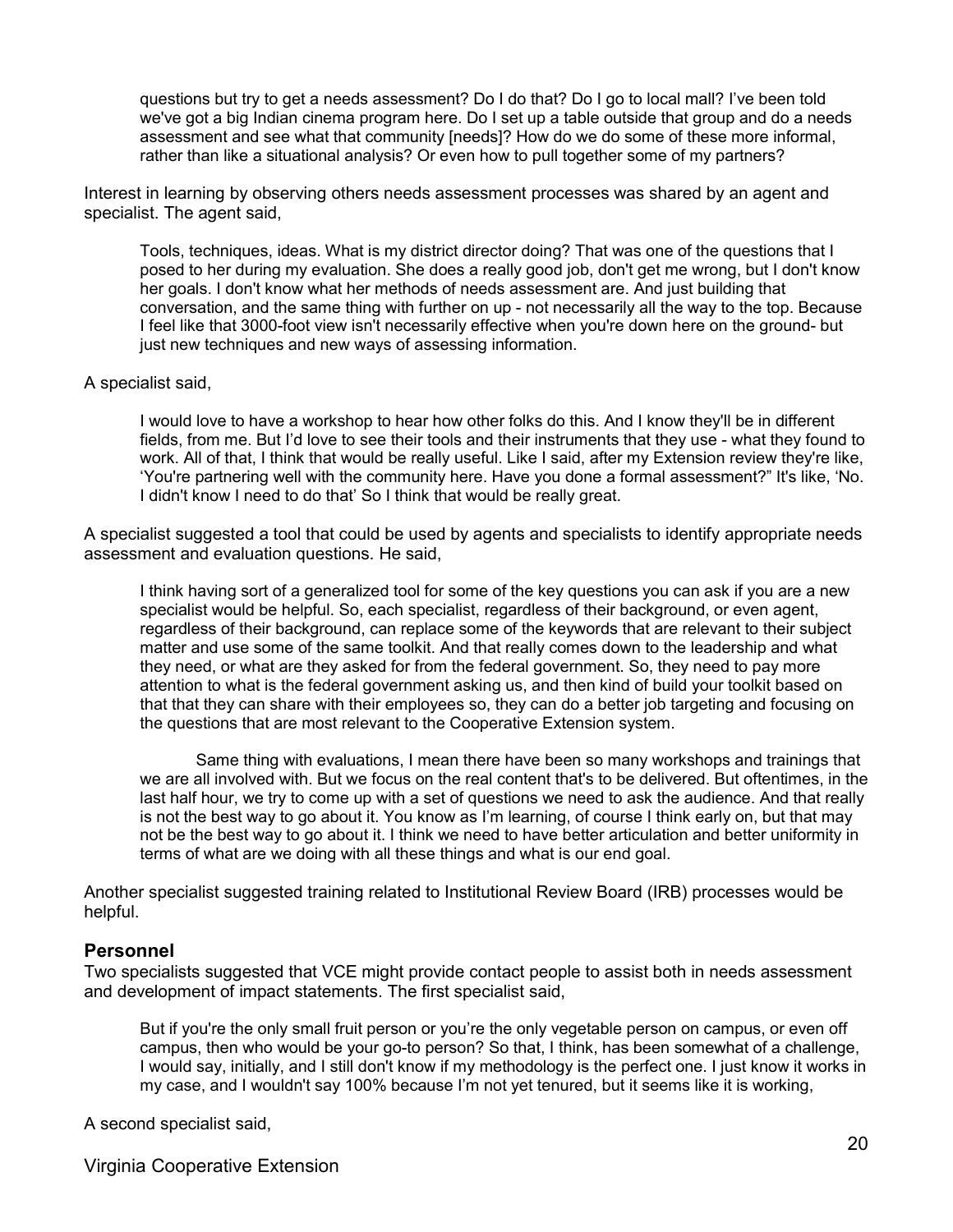They could pay someone to do it. You know, that's one of the balls I let drop. I write crappy impact statements, because that's the time of year, where I'm like I'm super busy. And no one's ever said to me, 'You wrote a crappy impact statement.' And I've kind of learned in the past five years what things I can half ass on. So, what's the assessment- needs assessments - but needless paperwork surveying I've come to half ass on. And I apologize, but I really, really do think my accessibility and familiarity and popularity with the farming community makes me in touch with most their needs. There could just be someone missing.

### **Program Support**

One specialist recommended that VCE "continue supporting the program teams." Another specialist recommended determining whether or not the community viability program is going to be a part of VCE. He said,

And then what VCE can do, quite frankly, is actually think through what VCE commitment to community viability and economic development is going to be. If there's going to be programming, then redevelop it. Because we have 4-H - it's a very solid program. We have the FNP program and it's very solid. It's got a lot of support - and then you got your ANR and FCS as partners - a lot of agents. You know what they're doing. But in terms of community viability, it is really haphazardly done in Extension. . .. You know there's no effort to really build this - I think what VCE could do is either decide we are going to commit to this or not. And if we're not going to commit to it, help us figure out what that means for our individual positions.

Another specialist suggested simplifying the Extension review process. He said,

Oh, I guess, I will say that I think that Extension review was pretty helpful. . .. I don't know that the way it was implemented - it was pretty laborious for everybody involved. Like we couldn't instead of like me drawing up a whole dossier and providing and then having to call stakeholders, and all this. We probably could have just sat down and had a good conversation about it and got the same output. But it was a helpful process. I think there's probably ways to improve upon it, but I got a lot out of that.

### **Time**

Agents and specialists alike expressed need for time to process the needs assessments and then plan accordingly. An agent said,

I think we need more time to kind of go over the situational analyses to really get to know our communities. Because I think we're kind of pressured to start and just dive right into programming. I know, for me, I really need time to sit down and learn my counties, I'm still learning them. I think it's going to be at least two years before I even know everything that I need to know. VCE just needs to allow us to really have some time to learn our needs versus just 'okay, well you started now. go ahead, implement everything that you possibly can.'"

Another agent emphasized the potential impact this might provide, saying,

There is no encouragement or incentive to take the time to plan effectively because that doesn't generate numbers. Right? So, we are asked constantly to do programming because we have to do programming for numbers and getting at 'What's your impact?' But from an agent's perspective, there is very little return on investment to sit down and take the time to plan effective programming. To go to these sort of meetings too- because what impact statement am I going to write about? It's probably going to be, 'Well yeah that's great. You went to a bunch of community meetings and you learned what the needs are. But yeah you should already know that. You should have been doing programming. And where are the numbers for the program?' I think if we were encouraged- and I think this is probably a common theme that we've heard. I think that we are encouraged to go a mile wide and an inch deep. But if we were encouraged by district directors and by the state to go, 'Okay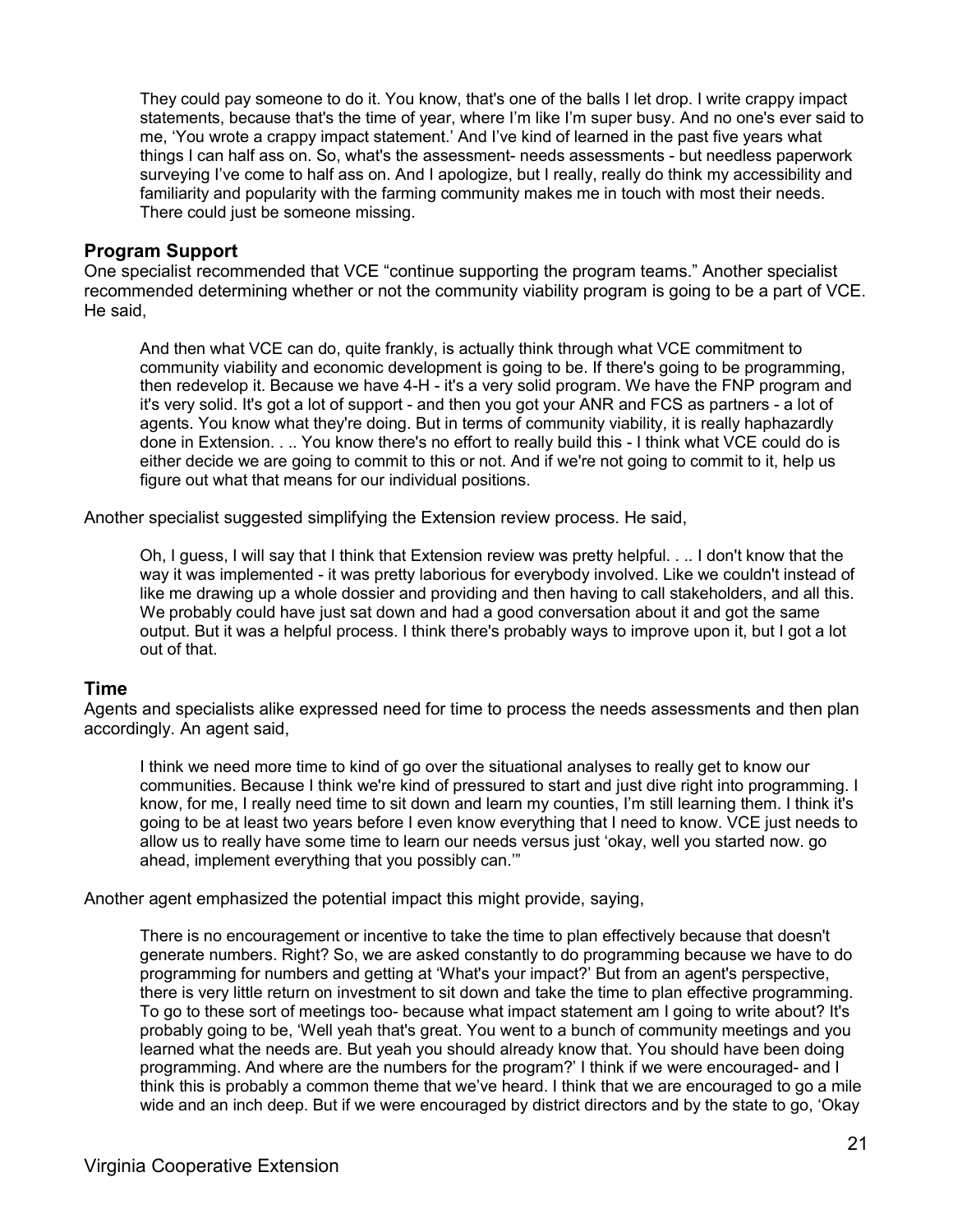as a department, we are giving you the freedom to do less programming and to actually plan together. What is the strategic plan for what you're doing? How is what your programming, you know, in the next year or two years - what is that going to look like, and how is that going to impact the needs that are currently in your community?' But oftentimes, we're just doing programming because we're being told to do more programming, and hoping that that someone liked it, that our District Director goes 'Great, you've done these numbers. That's good. Let's move on.' I wish we were encouraged to think about it in a more systematic way, within our department, within our county. And sit down and then that was what we were evaluated on. You did all this work to figure out the needs, you went to these meetings, you did this. Now, you know the needs and you can implement this. That is awesome. That is going to really have an impact - long term. But there's no time for that, because I need numbers now for my impact report at the end of the year. So, I think that's what VCE can do is just think about it, and encourage us to repeatedly plan for our unit and give us time to do that, rather than just running on the treadmill and hoping that it will.

Another agent suggested that agents need sabbaticals to dig into local needs and develop potential solutions. She said,

What can VCE provide to assist you with needs assessments? Sabbatical. That's what they could do. You know, professors take sabbatical. We need to take a sabbatical. We move from programming to assessment to evaluation to awards at the same time we're doing programming. And when you're so busy being busy, you can't see what's happening. And so, I think if we could be given an opportunity to take even a month or two-month sabbatical, especially after we do a community needs assessment and we get that data in, we need time to just aggregate that data - to look at what can we do in the unit office.

And you can't do that and focus on that when you're busy being busy. If they would implement even a two-month sabbatical for us to literally observe- to just go throughout our communities, talk to people, and observe, and that's it. And then come back together, talk about what we observe, talk about it and then put some unit plans in place for how each one of us can break that down and do it without being pulled in all these different directions to do busy stuff. It would be nice to be able to apply for two- or three-month sabbatical because we can get so busy doing stuff that we lose sight of the bigger picture. And we have international programs that I never feel like I can take a part in, and it gives you such a different perspective on everything and how you can find other immersive experiences to bring back to that community. But you can't do it when you are always busy, busy, busy, busy. I would love to have the opportunity to take a two to three-month sabbatical. I can go and explore other places, find out sister cities that have problems, and do a community study here and there and then bring that back. And say, 'Wow guys, listen.' It gives you everything, and I wish Extension would do that.

Similarly, a specialist suggested acknowledgement of the time and resources required to do Extension work. She said,

I think, support for these, the one-on-one interactions or the direct grower or stakeholder communication can be better, both in terms of money to do it. Right? Blacksburg is like three hours from everywhere. And also, just our administrators wanting us to do it, you know? Like, I've heard some of them say, I can't believe you guys are driving that much. And it's like, well I mean, I know we're phoning everything in right now. You have to. But I just don't feel like you're going to develop a relationship or someone's actually going to change their livelihood and their business practices if you're just phoning it in. Right? And so, some support, both in terms of money and realizing that extension takes time. [If VCE] would want you to take that time to do it, I think, would be to be helpful there.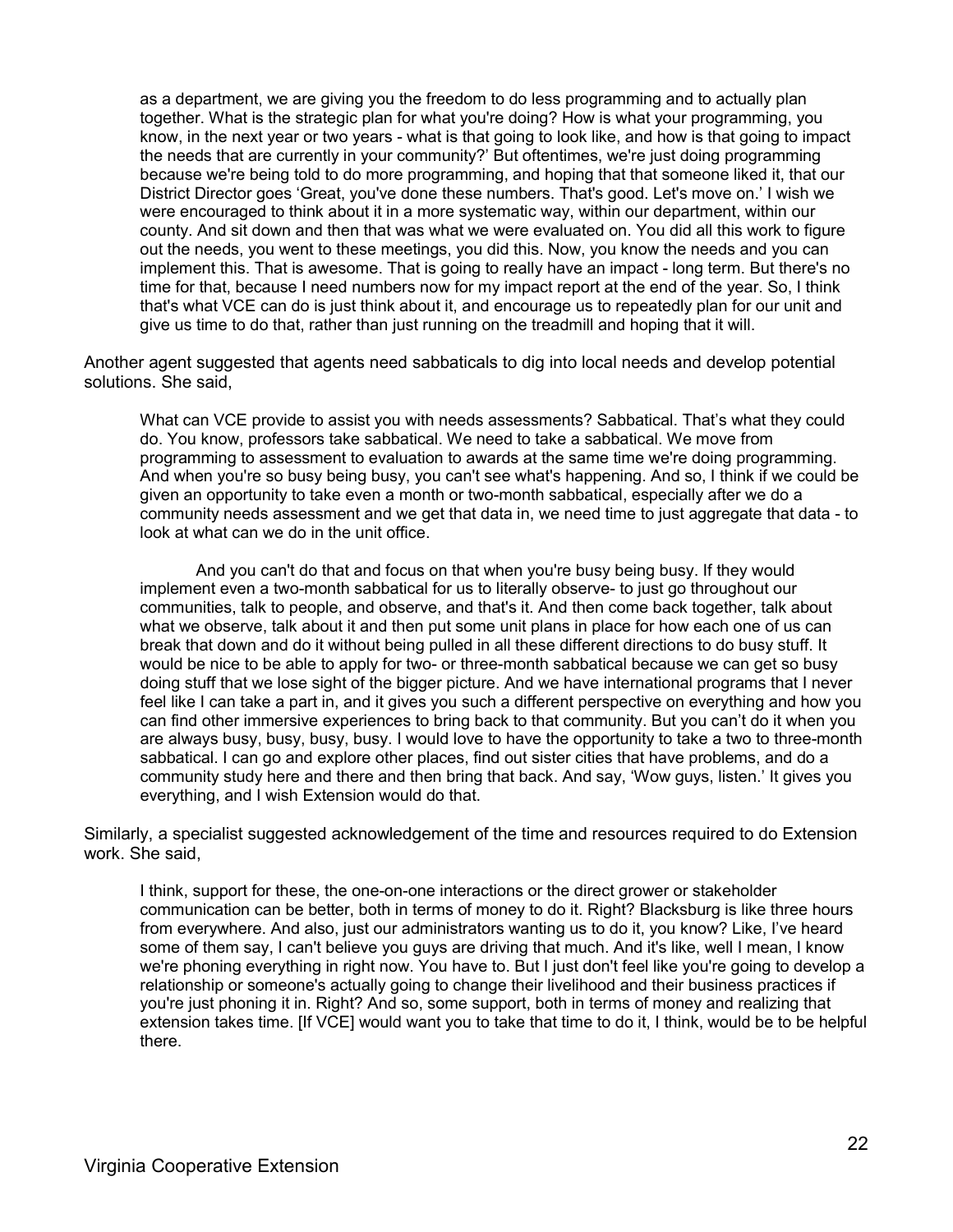### **Research Team Reaction**

Themes related to the research team's responses to this part of the focus groups fall into five areas. They are, discussion related to the differences between agents and specialists related to needs assessment, the VCE situational analysis process, and the ability of Extension to respond quickly to emerging needs.

### **Differences Between Agents and Specialists**

In general, the VCE situation analysis process is used by agents for needs assessment in the local communities. Specialists generally have a research expectation and tend to have their needs assessments driven by grant opportunities. A member of the research team said,

With big organizations that work smoothly; it's because they're usually top down. Right? There's one chief, like Ed Jones, says "blah." And we're all going to do the same thing. Well the Extension model is not really that. We're supposed to be grassroots-ground up. So, locality A says this is priority and in whatever, and then of course 10 localities may say 'Hey we have an issue with the, the price of beef" or something. Well, these specialists may have had a grant there that comes down from the top, that says, we're going to work on water quality. And the producer is like I'm worried about price, and they're worried about it from the top down. It's like water quality. And so, then, how do you do it? That creates a little bit of stress, because you have these divergent or maybe not always divergent, but I mean you just have a lot of things to - like say which one is more important sometimes is going to be individual decision-making. They create stress. But I don't know what to do about it.

Another member of the research team suggested the researchers may solve this issue by combining the grant proposal with what they are hearing from the field. He said, "A lot of times, RFPs will come out and the researchers have to kind of target to those a little bit. But really, maybe I'm a little closer related to the ARECs and all, but a good researcher will take what they hear from their clients in the field and kind of work that into the RFP, if they can. And combine the on-the-ground-needs with whatever the funding sources is done and for the same time."

### **VCE Situational Analysis Process**

The research team was surprised to hear concerns related to the situation analysis process. An agent said, "I was surprised and I don't know if it came up in the other [focus group sessions] or not, but I was surprised at the number of mid-career agents who felt that the situation analysis that we do was useless and wasn't done appropriately in their units. It may not have been done appropriately in their units, but we get an awful lot of training on how to do a situation analysis correctly." This was echoed in concerns from members of the research team as follows:

- In our focus group there were, it was mixed some people found the needs assessment helpful, but a large number said it was completely useless. That it hadn't been done correctly. It had data which wasn't helpful and was totally not of use and that surprised me a lot.
- They didn't think the situation analysis was maybe as accurate or whatever as it could be. That maybe, there was a smaller sample size that kind of fed the situation analysis and that there is more stuff out there.
- It is just like any other model. It's only as good as the inputs. So, this was probably somebody who came along after a previous situation analysis had already been done, so they'll get their chance.

Another member of the research team suggested the process more important than the end result. She said,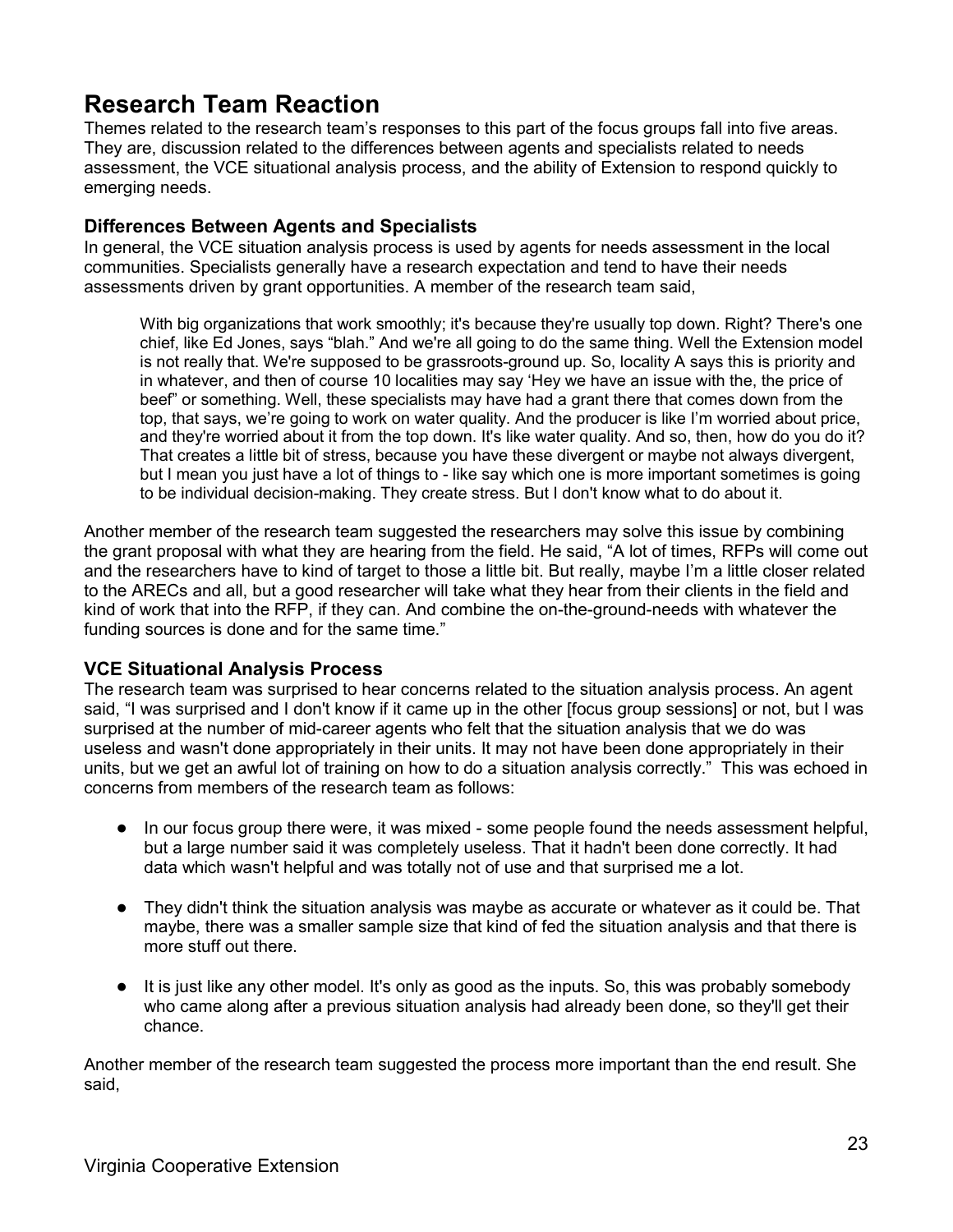I find it a very valuable tool. And it's not so much the end result that's so valuable, but it's the process of what we go through to get the information that is the most valuable for me. I feel like there's a disconnect with those.

### **Responding to Emerging Needs**

Members of the research team echoed what they heard in the focus groups related to the ability of VCE agents and specialists to adapt quickly when confronted with the COVID pandemic. A member of the research team said,

I was just thinking about how we changed everything so quickly, how we turned on a dime and actually got some of those educational programs out there where needed, and actually had to revamp to actually get COVID information out. I can't speak for anybody else, but I know I was sending out - between text messages and emails to our clientele and stuff - I was sending out somewhere and strategically hitting a bunch of folks, over 100, somewhere around 150 a week. There for a while, "Just try and please share with your family, please share with others." That kind of stuff and how that ripple effect did. But just look how quickly all that changed on a dime and how we adapted. Because I think it was earlier in the conversation we had, there's one thing that you can always count on in Extension and that's change. They say we get in a rut, but how quickly have some of us had to turn on a dime to get something done. I see 4-H agents doing, yes, they do a lot of the same program year after year. But long gone are the days, where you had the four posters, now it's PowerPoint presentations and videos and blogs, and I mean it's different, and they've changed. So, some of us went kicking and screaming this year, with COVID, I'm saying and I admit I'm one of them.

### **Research Team Recommendations**

The research team provided recommendations to improve the VCE Situational Analysis Process and related to ongoing needs assessment methods.

### **VCE Situational Analysis Process**

The research team had several recommendations related to the VCE situation analysis process. One member of the team noted that there was a need to provide needs assessment resources for professionals that go beyond the situation analysis process, but that these need to come with expectations regarding how frequently they need to be used. She said,

And a couple of them also mentioned, sort of just the general support and structure around not necessarily situational analysis, but just needs assessments in general. And my editorial comment on that is that I don't think we do a good job as a system talking about needs assessment and situational analysis and how that's different or the same. But, agents can't be doing a big situation analysis every year. So how do we help them now? Because five years is now a really long time in a community, so that's my editorial comment.

In addition, more direction was needed for handling needs that were identified in communities that may not be seen as falling within Extension's traditional programming.

There were also several recommendations related to the differences between agents and specialists related to the situation analysis process. One member of the research team said,

Back to the disconnect with the specialist - and now we do post the situation analysis. They go on the intranet, and it's probably communicated in some email, once, and if you don't go look at it you're not going to know it's there. . . so that's after the fact. The situation analysis is done, it's posted. The agents in the field have done it and the specialist can go look at it. But how do you get [the specialists] involved to actually identify some of what that is? That would be a question - I would like to figure out how to do that. How do you get [specialists] involved in the actual process?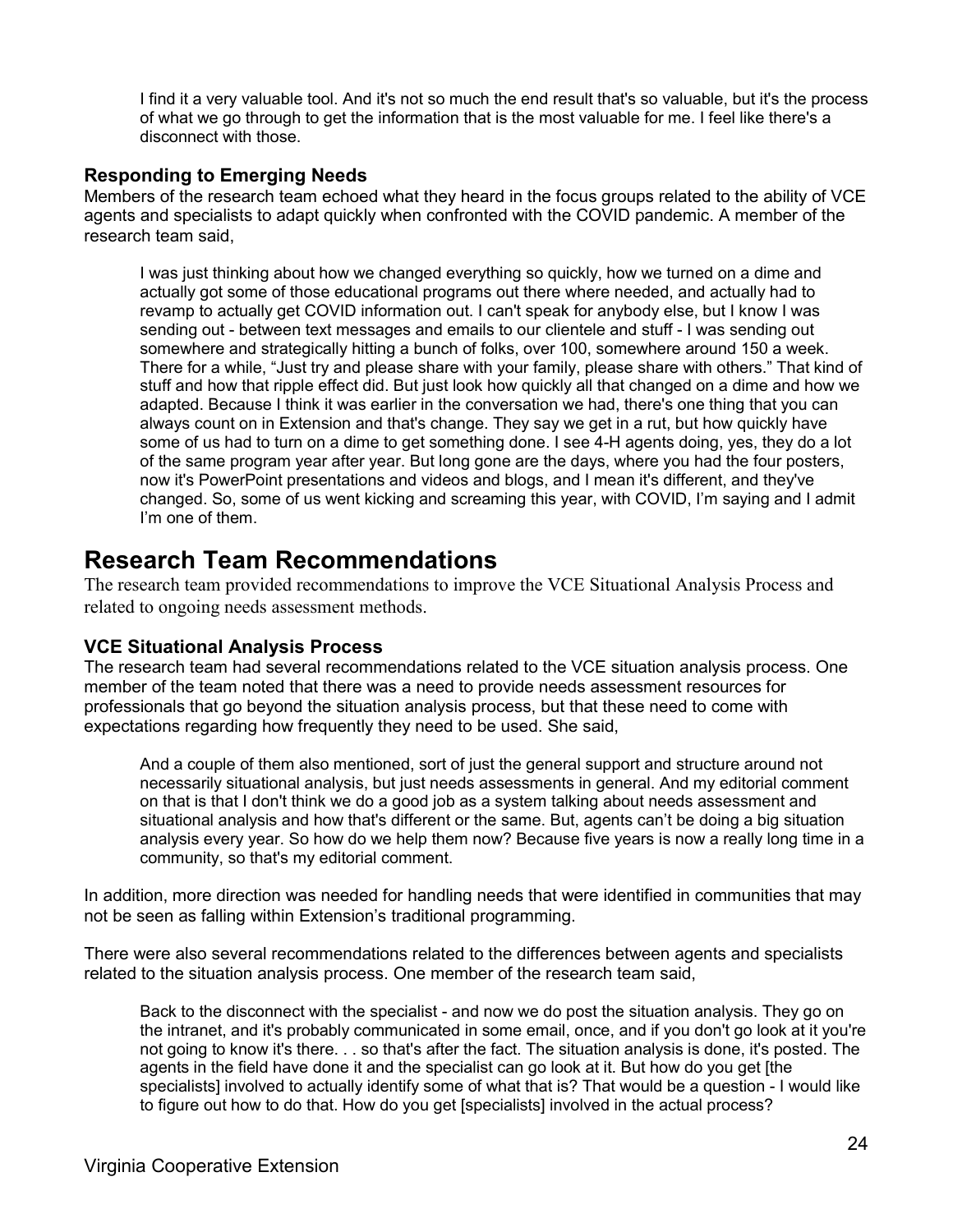Another member of the team suggests finding mechanisms so that agents and specialists then work together on organizational outcomes associated with the identified needs. She said,

But, when they actually look at those and they actually get to compile all of them, so to speak, and they see something bubbling to the top, how can they get a group of agents and specialists together, to strategically work on that in something different than the program teams or whatever? But what kind of working group could they actually put together and be able to apply for grants and develop extremely good curriculum and publications, to come out with extremely positive, or negative sometimes we need the negative to see the bad too - but the demonstrations, the research to actually look at that and how we can work as a big team, instead of in our own little silos?

### **Ongoing Needs Assessment Methods**

The discussion related to ongoing needs assessment related to what happens in the five years between the development of the Situational Analysis report as well as opportunities to reach audiences that are not already involved with VCE. One member said,

One thing that emerged in our discussion was talking about community involvement and going to different stakeholder meetings, going to committee meetings, going to community groups, School board meetings, board of supervisors meetings - those types of things - to find out what was being discussed, what some of those needs were. And I think that's something that we've been talking about in training for years. But I think it's something we need to really hit home with because that's the type of needs assessment that you get on an ongoing basis. And you can see, the gradual shift, whereas the situation analysis is a every five-year thing. So, I just think, as we're talking about actionable items, making sure that we talk about or emphasize that continual community involvement. And it doesn't have to have to be you going to every single meeting. But you've got that group of volunteers around who are representative. Somebody at the Farm Bureau meeting, somebody at the school board meeting, somebody at the City Council, town council, board of supervisors, whatever. Someone goes to the library. I mean, just everywhere, because you can get information. You can get information walking down the grocery store aisle. I get so much of my needs assessment information that way. I mean, so I just think that's something that for actionable items we need to emphasize - that continual ear to the ground and network. That it's not just you collecting assessment information - you can have a group of people who are listening and if one person hears it great. If three people hear it, that says something more. If 10 people hear that says something even more.

An agent on the research team suggested also employing ELC in the needs assessment process. He said,

I think it's not only empowering the coworkers that are mid-career, but our ELC and field partners. . .. and empowering for those members to say, 'Hey you know, not only do we need to get the surveys as agents, but we would like for you to bring back 10 from your community.' And now, being able to be professional enough to empower people. You know, and they had expectations, and some of them, above and beyond, 'Oh, I got 15'.

Another agent spoke of involving ELC in gathering data at a local grocery store. She said,

We had a very active ELC and went to Food Lion, to the grocery store, and surveyed people coming in and out of the door to find out - just random people. I don't know what segment of the community. But they shopped, they got groceries. And so, we asked them. . .. We were empowered and that's something that's easy to do, but you have to have that professionalism, you have to have that communication, you have to have that connection to people to make that happen. Connection to your community.